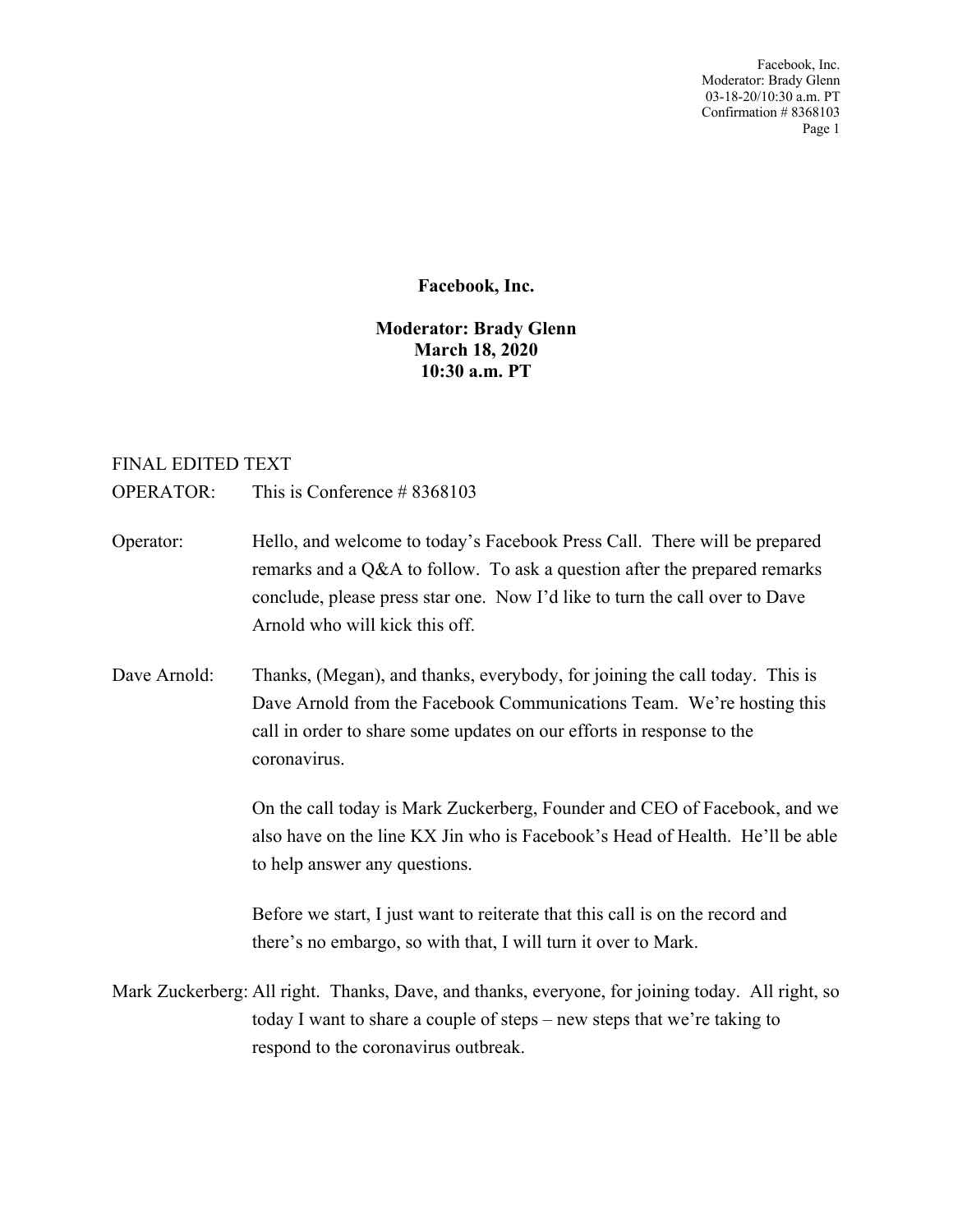It's something that we've been tracking closely for awhile across the world, but it's, of course, become a little bit more severe of a case in the last couple of weeks, especially in a lot of western countries.

So I figured it would probably make sense to start off with some of the efforts that we've had so far to respond, and then I will get to a couple of the new things that we're announcing today.

So to get started, the top priority and focus for us has been making sure that people can get access to good, authoritative information from trusted health sources. So in order to do that, we've had a program where we partnered with the WHO and CDC and local health and government organizations.

I mean, we basically put a promotion on the top of Instagram and very prominent throughout the Facebook feed linking to the CDC. We've given those organizations as many ad credits as they need to get their messages out and PSAs.

We're – anytime that someone's searching for information on coronavirus, we're inserting a popup that links to authoritative information from those sources, and then one of the things that we're going to talk about today that we're launching is also going to focus on pushing out more authoritative information more broadly across these networks, and I'll come back to that in a minute.

At the same times we're pushing out and focusing on authoritative information, we're also very focused on making sure that misinformation doesn't spread.

And here we've also been able to partner with these organizations, including the WHO, to identify a list of claims that they classify as harmful misinformation, and we've been able to operationalize them – that and remove that and that down under the principle we don't allow content that could cause imminent risk of danger.

Even in the most free-expression, friendly traditions like the United States, you've long had the precedent that you don't allow people to yell fire in a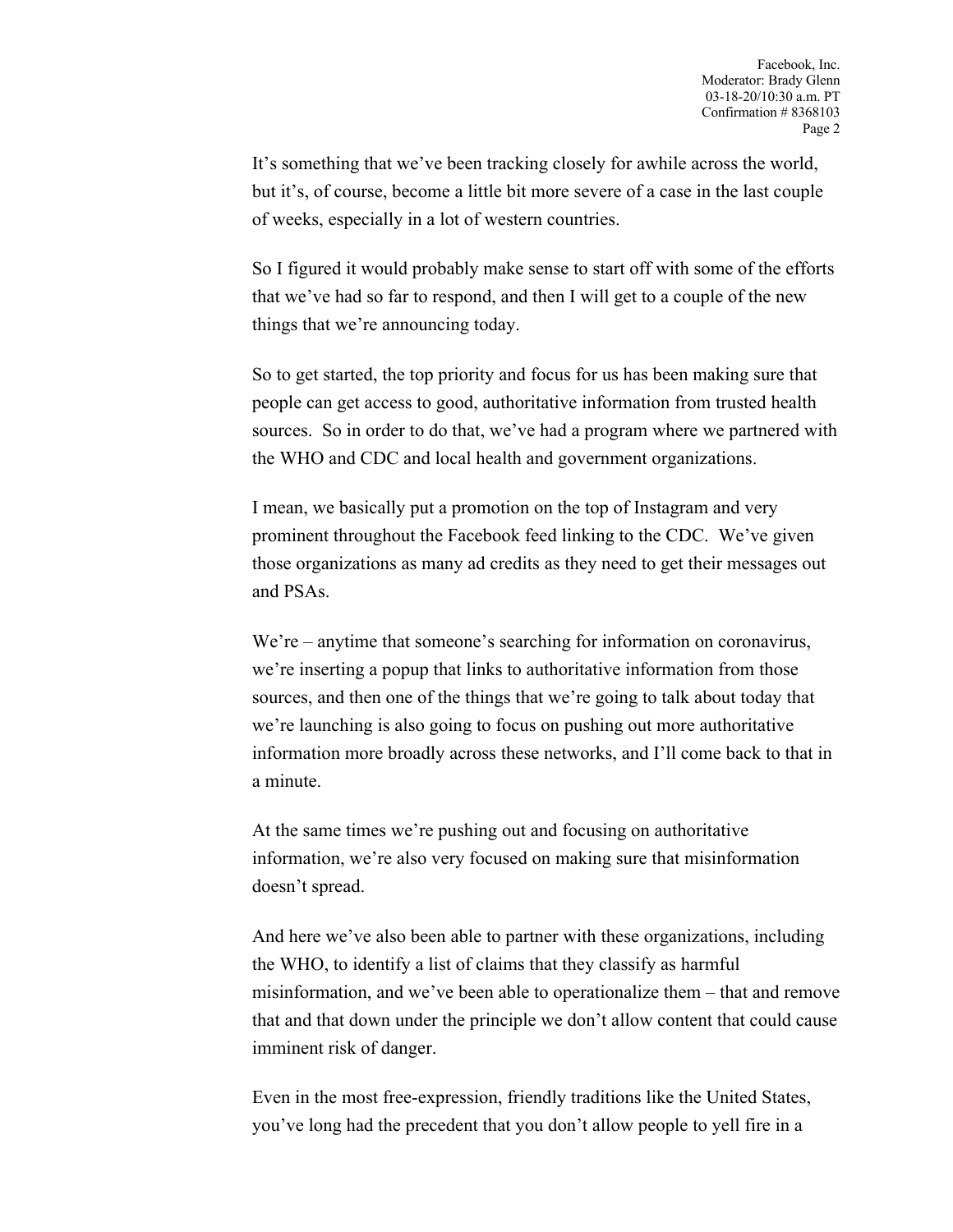crowded room, and that – I think it's similar to people spreading dangerous misinformation in the time of an outbreak like this.

So that's part of the reason why we've been very focused on working with the WHO to make sure that we can identify the list of claims that we need to act on quickly and make sure we (take down right). I think that while the response there isn't perfect so far and I guess it's hard to ever be perfect at scale, I think we're -- we've executed on this quite well so far, and I'm proud of that response.

On top of information quality, the other thing that we're seeing is that in the time of a disaster or when people can't be together with their friends and families in person, which we're experiencing basically both of those things right now, people really rely on social and communication services more than at any other times.

So we're certainly seeing some surges in usage of the different services across areas, especially those that are affected, and the teams are hard at work just making sure that all of the services continue to run smoothly during this time because this is clearly a moment where people want make sure they stay connected while everyone is practicing social distancing and following the guidance that the governments are giving on this.

We want to make sure that we can help do our part to alleviate loneliness and help people come together. So just making sure that the services continue to run reliably (whilst seeing) is going to be quite large surges across our services is a big priority for us right now.

We're very focused on the economic response as well. This is not going to just be a major health crisis, it's, I think also going to be a major economic shock, especially to small businesses and businesses that rely on people being able to go out in person and interact with them.

So we're trying to figure out what steps we can take there to help out. Yesterday we announced \$100 million (grants) program to support the recovery of 30,000 small businesses in the cities that our employees live and work. I think that that's one step in the direction of what needs to happen, but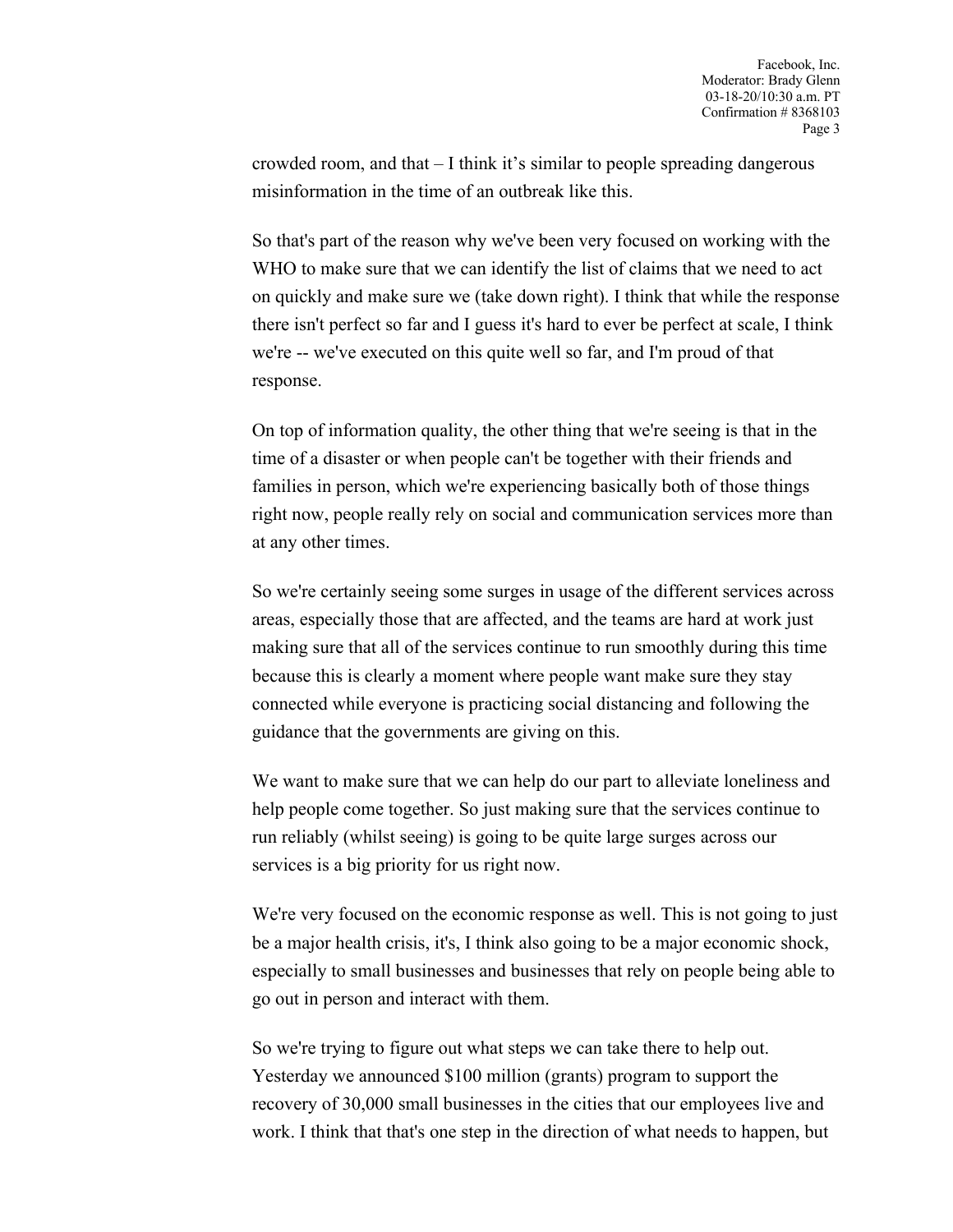we really believe in and focusing on empowering individuals and small businesses.

Small businesses are often not just the backbone of the economy, but the center of a lot of local communities and if that fails, and I think that will have really bad consequences over the long-term coming out of this. So we're continuing to look at things we can do to help with the recovery there.

I want to touch for a moment on the steps that we're taking with our own workforce in order to make sure that we're keeping people safe and doing our part from a public health perspective to stop -- or slow the spread of the virus.

As of a couple of weeks ago, we started working on -- across a lot of Western countries, recommending that everyone moved towards working from home (and of course) the virus has been spreading in East Asia for more than a couple of months now, so we've been -- and we have offices in a lot of countries there as well.

So we've -- we have been working on this for that extended period of time and a lot of our employees been working from home since January.

But in the U.S. and across Europe and now globally, we basically moved everyone to recommending they work from home, except for some -- some really critical functions, keeping the servers running, security, safety for the community, that really can't be done at home.

We're -- this week, we also are moving to basically (making it so that all of our) contingent workforce and our contractors can leave the office and can work from home as well, and -- and that includes the content moderators who (inaudible) on our services.

And part of that -- what we're -- what we're doing is a lot of these folks aren't going to be able to continue the normal work that they do while they're at - while they're at home, and to make sure that we can  $-$  that we can do our parts not contributing to an economic shock on this.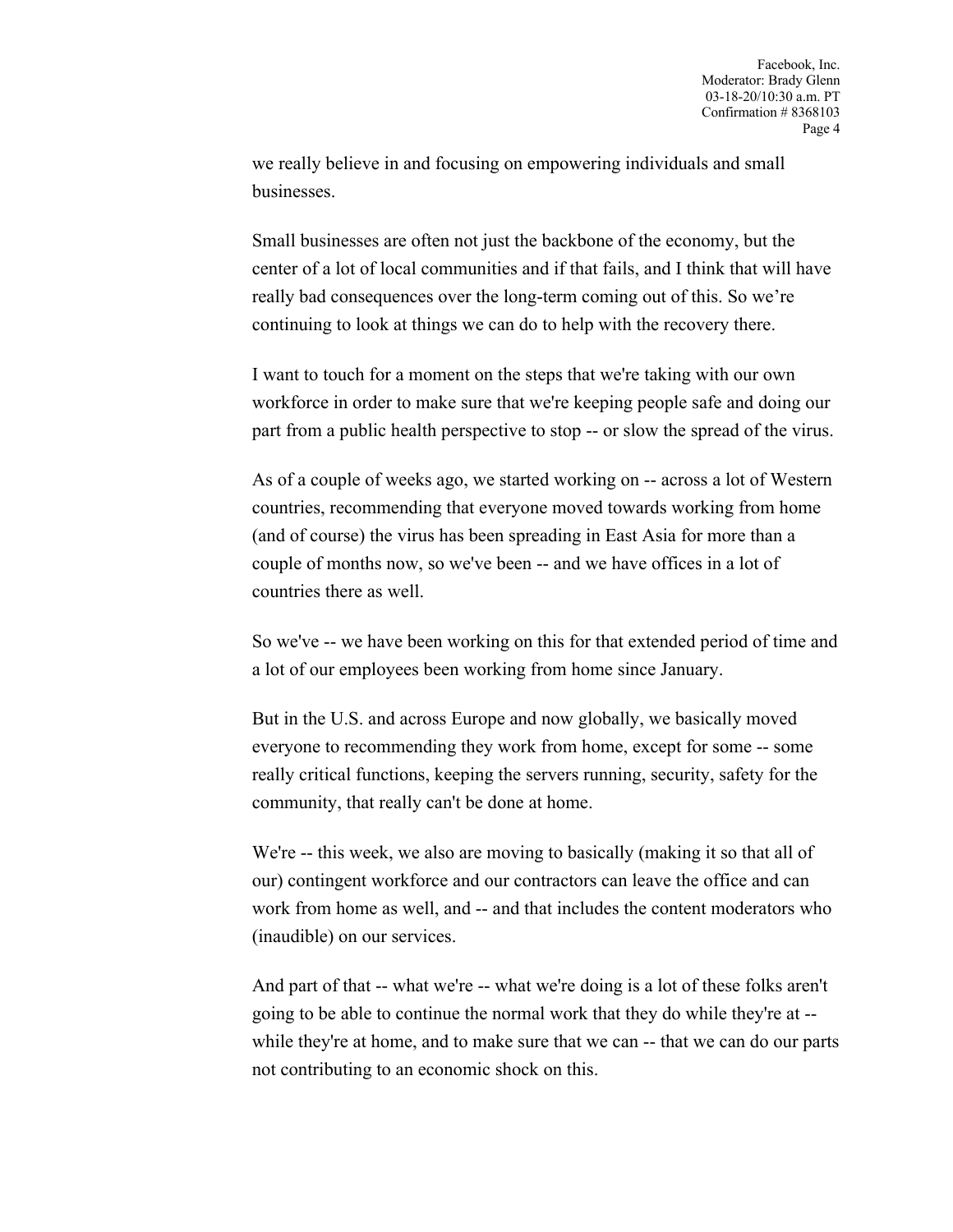We're going to make sure that all of those contractors and contingent workers continue getting paid in full for all of their time, even if they're practically not able to do the work that they would have done in the office from home.

I'm happy to take more questions on that in a minute as well, but in general, I've been proud of the tech industry's response on that overall, and I think that a lot of the companies in the tech industry are setting a good example for the rest of businesses around how to act responsibly with their workforce in order to do what we can to slow the spread of this, to make sure that the healthcare system doesn't get overwhelmed.

With that, I want to turn to a couple of new announcements that we're making today. The first fits the theme of encourage more authoritative information, and what we're basically doing is we're -- we've built, in collaboration with a lot of our health partners in these organizations that I mentioned before, a coronavirus information center that we are going to be putting at the top of everyone's Facebook feed.

We're going to be rolling this out in a number of places around the U.S. and Europe in the next 24 hours, and then other places -- hopefully more globally over the next -- over the days to come, and the goal here is going to be to put authoritative information from organizations like the CDC and WHO in front of everyone who uses our services, as well as prominent links to the websites of those organizations.

We've been coordinating a lot with governments around the world, from national governments to state and local governments on what messages they think are most important for us to be pushing out and encouraging, and right now the broad consensus is that the biggest role that we can help play is encouraging people to take the social distancing orders seriously, but especially folks who might feel like they're not personally at risk, but for broader public health perspective need to -- we need to make sure that people honor this.

So a big part of this hub will be basically showing content from public health experts, celebrities, visualizations that academics or journalists have put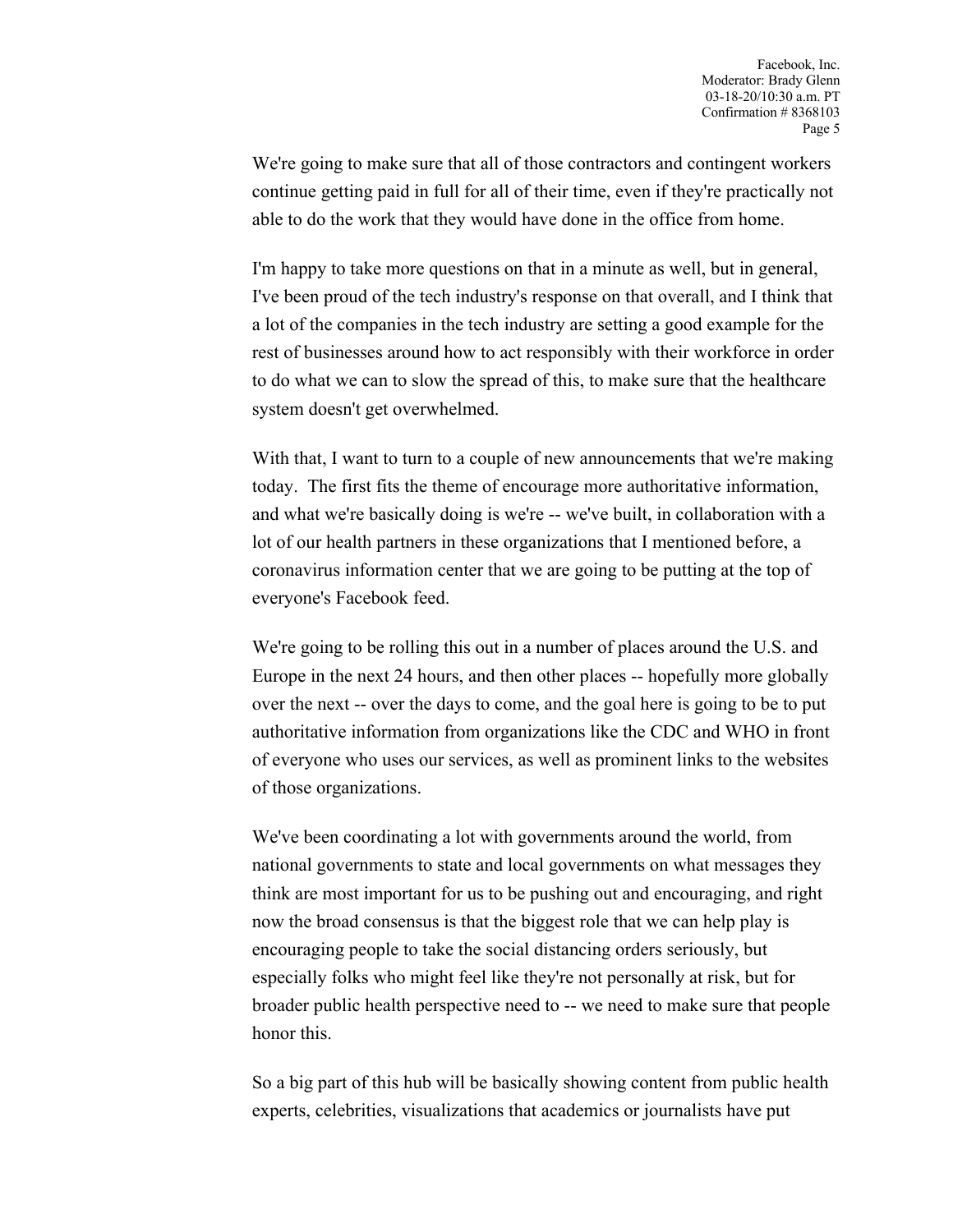together that can basically show people good information that is going to be encouraging the right behaviors on this.

And lastly, a big part of this is going to be about helping communities come together through our services to help each other out.

Right, if people need someone to go collect groceries from the store from them, or need different things, we've had a community help feature that we've rolled out in other disasters in the past.

Like if there's a hurricane in a place, we've never had to do it at the scale that we're talking about doing here for (basically) across the whole community at the same time.

But, where we're going to move forward with that and we will start to see that over the next few days as well. So, that's the Coronavirus Information Center and we're going to be putting it at the top of everyone's Facebook feed. So, that's the first piece.

The second piece goes along the thread of people needing communication and social services more in difficult times like this in responding to disasters. And one of the things that we found in running Facebook is, a number of years back we built this tool that we eventually called the Workplace, but originally it was just an internal version of Facebook at Facebook.

And it became so critical to how we ran the company and coordinated large groups of people, especially people who work in data centers, people who are not on e-mail all day long, help people coordinate across the company, that we kind of though to ourselves, hey, this is something that we should enable other people to use too.

And we've been doing that for a while and it's been -- it's been growing separately, but now in the middle of this situation we want to make sure that we're enabling governments and emergency service organizations to use this.

So, we're going to be making it free for governments and emergency organizations to use these tools for the next 12 months.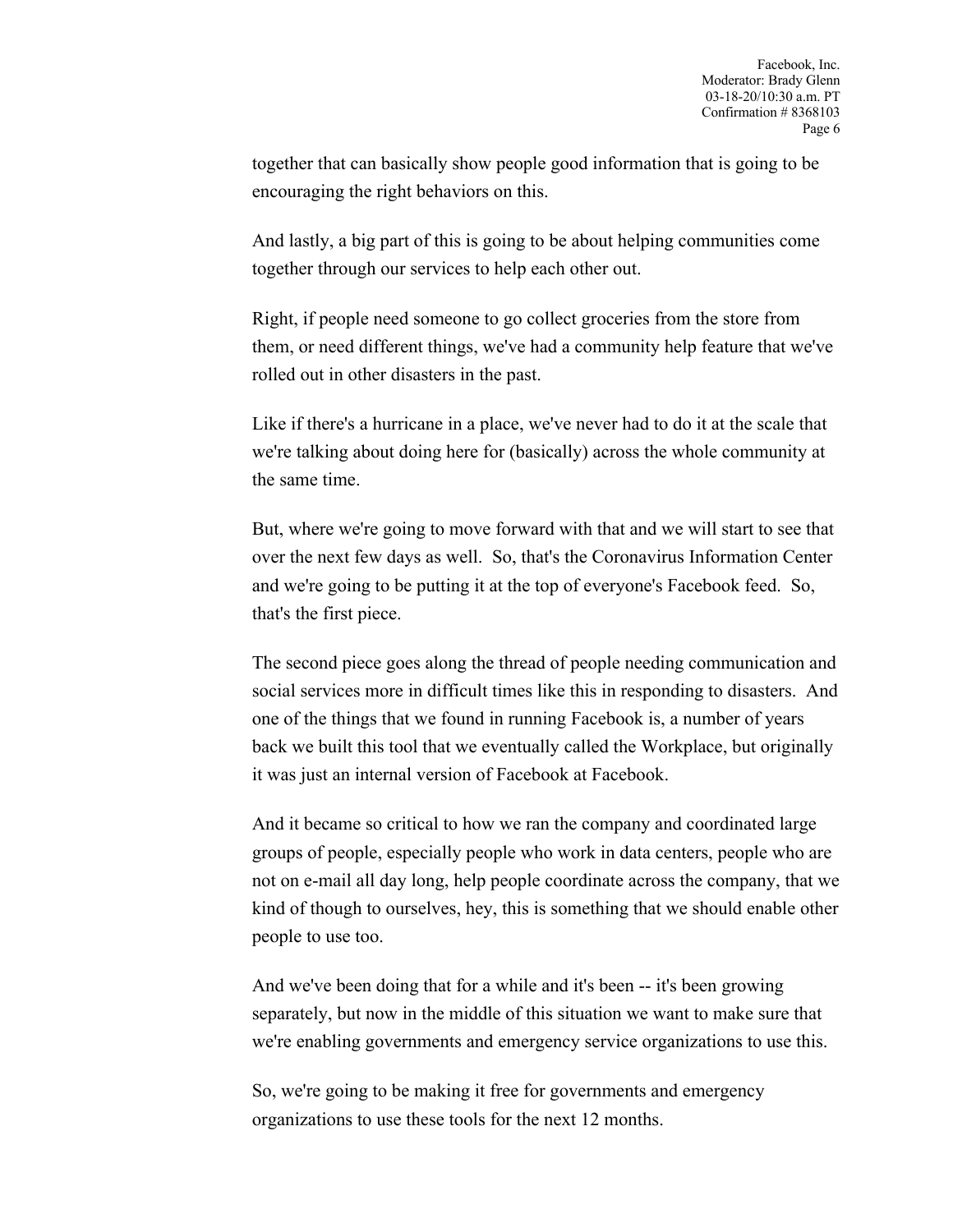Governments and emergency service organizations are kind of right in the sweet spot for the type of folks who we think can get value from a service like this, because it's not all (inaudible) workers, they're not all at their computers, having a familiar interface like social feeds, but with groups at your workplace, where people can disseminate information within their organization we think could be pretty useful at this time. And we want to make that available to people if it's -- if it's something they want to use.

So, I want to wrap up, so that way we can take questions. But, I mean, to close, I just want acknowledge that this is clearly a very difficult and stressful time for a lot of people, and we want to make sure that we're doing what we can to support the public health response, but I also just want conclude by taking a moment to thank all of the health workers and folks who are really on the frontlines fighting this. And some of the work that these folks are doing is absolutely heroic.

And I personally am very grateful for what they're doing and I think at the end of the day, that's going to be the biggest thing that makes a difference here. So, I'm going to wrap now and I'm happy to take any questions that you have about our response or how we're thinking about any of this.

- Operator: We will now open the line for questions. Please limit yourself to one question per person. To ask a question, please press "star" followed by the number "1." Our first question is from Katie Paul with Reuters. Your line is open.
- Katie Paul: Hey Mark, thanks for doing this call. I'm wondering if you can talk a little bit about data sharing with the U.S. Government. There's been reports about how there might be -- there's a taskforce getting together and there might be some changes to how tech companies share data currently.

I know there's already Facebook disaster maps, but can you tell us which components of the U.S. Government will be leveraging the data? Do you know how it will be used?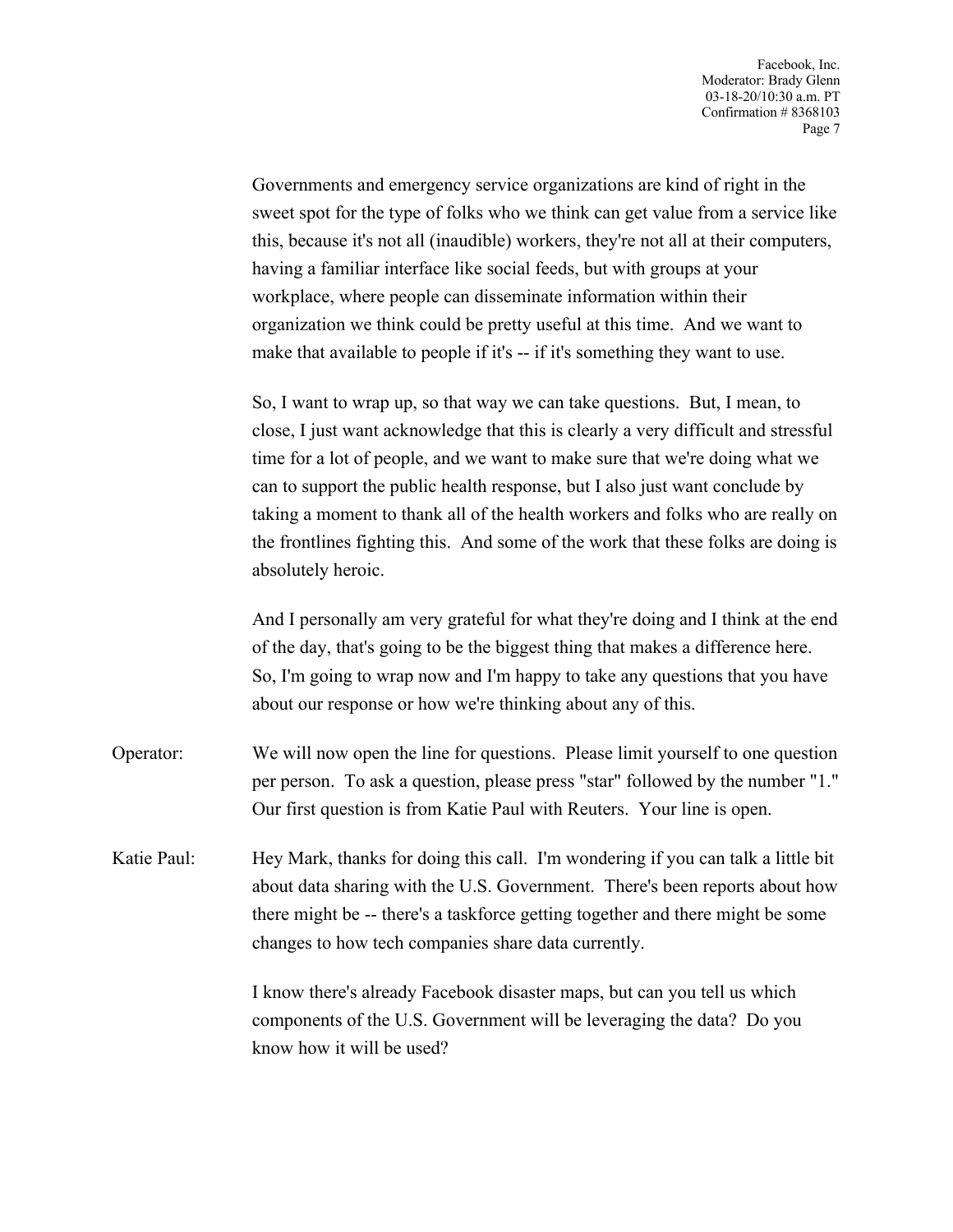Does it shut off at the end of this situation? Are you comfortable with military or intelligence communities potentially – whether in aggregated form or not, just where those things stand?

Mark Zuckerberg: Sure, as far as I can tell those reports are largely overstated. So as you say we have this program around disease prevention maps that we've been doing for some time.

> The health organizations around the world, and of course the way that that works is that people (in our services opt in) to using location data, and to be able to share their location data and to be able to share their location data.

And we produce these aggregate and anonymized data sets to health organization basically identify the spread of certain kinds of diseases and produce maps from that.

As far as we (could shake down) from internally, once I saw these reports, is we're not aware of any active conversations or asks with the U.S. or other governments at this point asking for access to that data directly. So I think some of those reports might have just been rehashing the disease prevention maps projects that we've been doing in the past.

But I don't think that there are direct asks for access to people with data directly. There was – the request that we've gotten mostly from governments have largely been about helping to disseminate authoritative information, and making sure that we stay on top of preventing misinformation from spreading.

So those are the biggest things that we're focused on and that's lead to a number of the steps that we've taken including giving pretty much as many ad credits as these organizations need, running promotions at the top of Instagram and Facebook, and then of course leading to the coronavirus information center that we're releasing (inaudible) going to really include all of – a lot of their messaging in one place.

Operator: Our next question is from Martin Untersinger with Le Monde. Your line is open.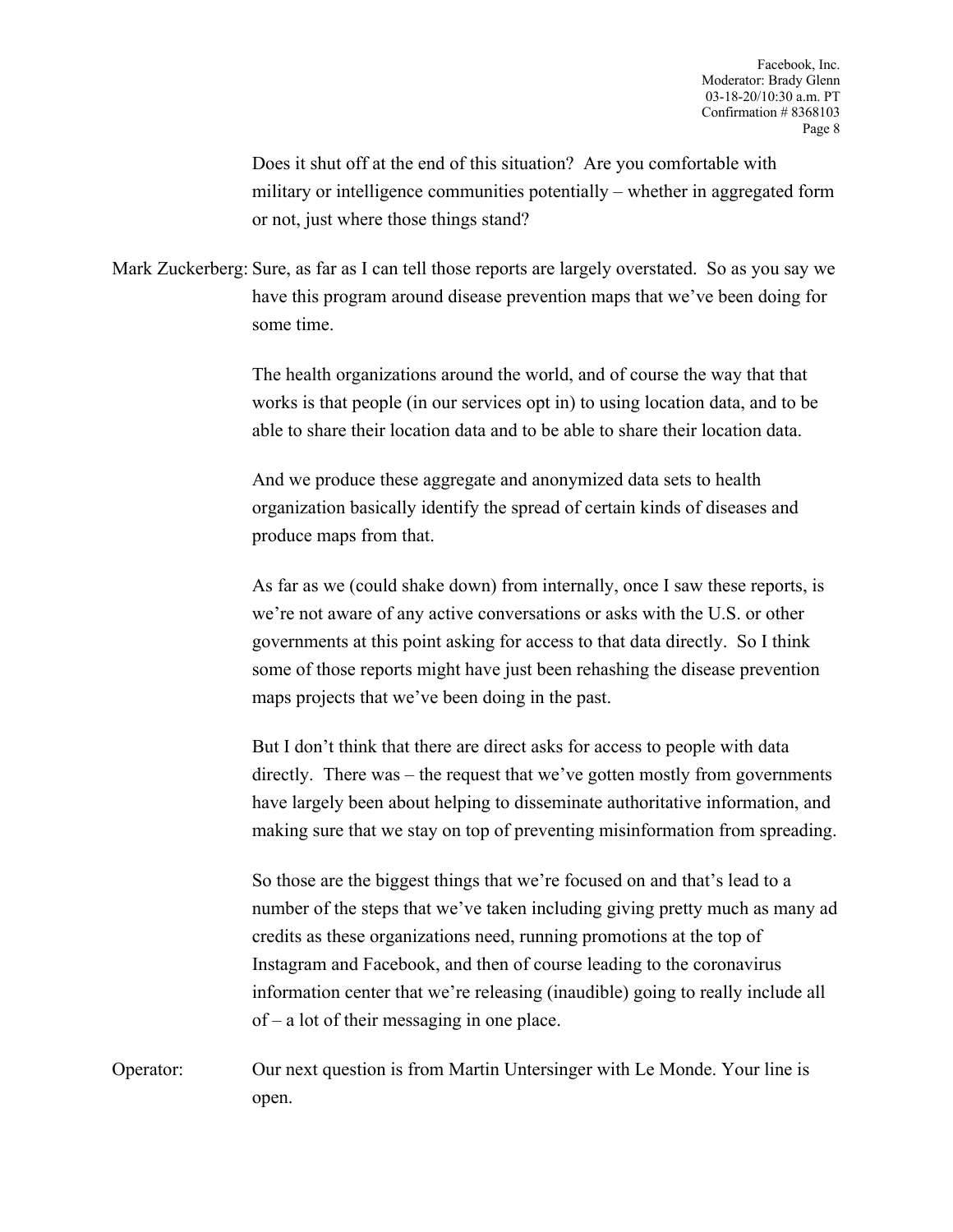- Martin Untersinger: Hello, thanks for doing this call. Understood that there are no discussions about sharing data to fight the coronavirus outbreak, but would you be ready to have the discussion with the U.S, or any other western government? Thank you.
- Mark Zuckerberg: I'm not really sure what that means. I mean, I think the program that we have right now is working with health experts, and I think that it is quite effective. I don't think it would make sense to share people's data in a way where people didn't have – didn't opt to doing that.

So, I mean, I think at a high level the answer is probably no to what you're saying, but (it's sort of) a hypothetical because no one is asking for this.

- Operator: Our next question is from Mike Isaac with "The New York Times," your line is open.
- Mike Isaac: Hey all, thanks for doing this call. Mark, I'm just sort of curious what you all are doing to cooperate with other tech companies right now?

I know there was a meeting at the White House with a number of different tech companies, and I'm wondering how you all are working together to I guess put some of that good information out there? And then also I'm just curious if you're working from Facebook or if you're working from home too?

Mark Zuckerberg: Sure, so I think – for the collaboration of other tech companies, I think that there's (inaudible) around basically partnering together to identify misinformation and things like that, that we need to make sure that we're addressing.

> The collaboration with the other companies has generally gotten a lot stronger on fighting bad content over the last few years. Whereas we've dealt with a whole lot of issues; probably the gold standard of that collaboration is GIFCT, the Global Internet Forum for Counter Terrorism.

Which we stood up with a bunch of the other tech companies, basically to coordinate on all the counter terrorism at first; of course there's been long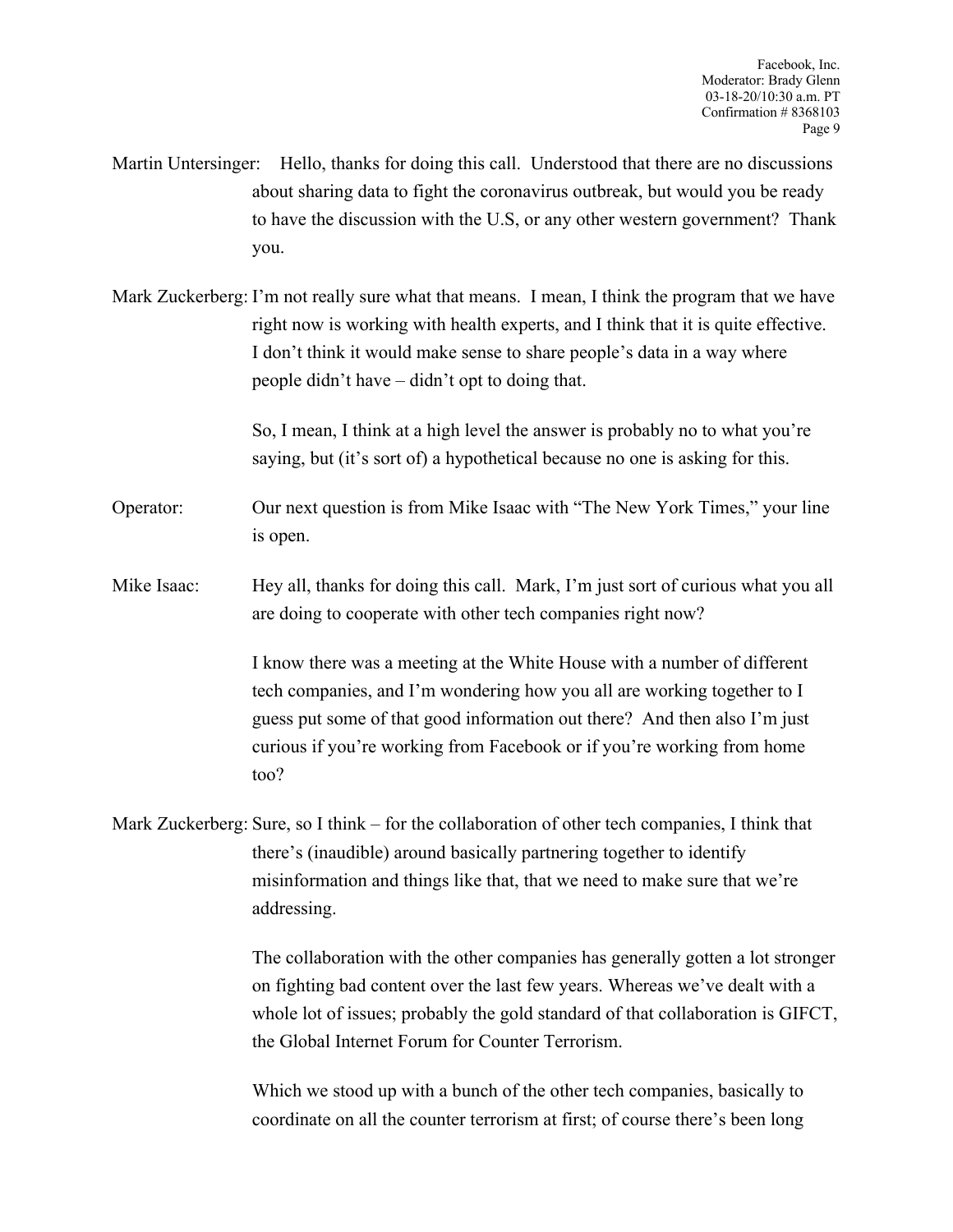standing work on countering child exploitation and I do think that we'll find additional ways to work together on this type of threat as well.

But in general, I think that the theme has been more collaboration with both the tech industry and governments on being able to fight that kind of bad content.

I think -- you asked if I'm working from home, I'm definitely working from home. I don't think it would be very good to encourage everyone else to do that and then not do that myself. And I think so far I'd just like everyone to experiencing, it's a big change to work from home.

It's especially a big change now that the school's are closed and all the children are around, so we're not just asking our work force to adapt to remote work, we're also trying to find a balance of moving things forward while people need to balance their role is basically taking care of the kids during the day as well.

So that's been a balance that I think we're trying to help the whole company navigate.

But overall it's also been an opportunity to use a bunch of our products more in different ways and I'm sure this is going to lead to a bunch of new development of different things, that – to enable the new kinds of needs that people need to – that people have while they're at home for some time.

Operator: And our next question is from Shannon Bond with National Public Radio, your line is open.

Shannon Bond: Hi, thanks for taking my question. I'm wondering, Mark, if you can talk a bit about – with the content moderators who aren't able to do work from home, how will that work load get done?

> Are you relying more on machine learning, like are other people picking it up? Mark, can you just talk a bit about the impact on making sure that things are getting taken care of?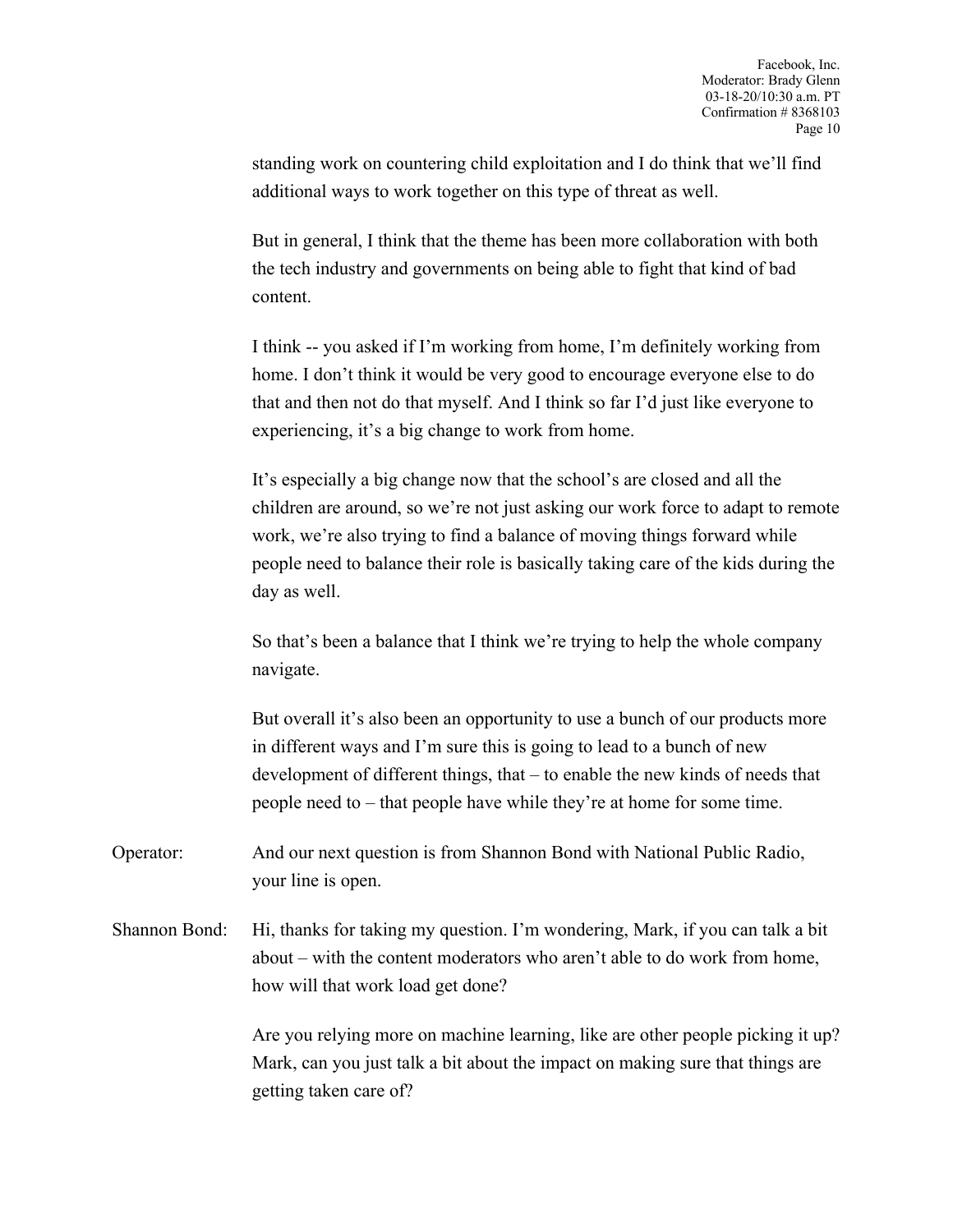Mark Zuckerberg: Yes, so this is a – this is a big one that we've been really focused on for the last few days. So there – so there's been a few challenges in – additionally in moving the content moderators to be able to work from home on top of our own full time employees.

> The first, of course there's just sort of a logistical piece is that we don't employ those continued worker and contracts – the people of those contract partner's directly, so we've had to negotiating work through those companies. That took a little bit of time.

> But then in terms of the actual work, there are a few challenges that we've needed to make sure that we can manage. One is that – the biggest one is that there's certain types of content moderation that are just very, very sensitive, right, so suicide and (inaudible).

> If you're in the queues working on that content for a long time, that can be very emotionally challenging, and a lot of what we've done over the years is built up in the office environment and these places the mental health support, the resiliency training, forcing that people take breaks so that way they can kind of get time to recover.

That kind of thing is very important and a big part of our concern is that, if we now had contractors, who we don't employ and can't directly -- and it takes some time to work with their contract company to basically set guidelines for how they work, now working from home on those types of things, that will be very challenging to enforce that people are getting the mental health support that they needed.

For some of these queues, there are also privacy questions about individual data and making sure that if folks are looking at that at home, that we have the right protections in place. So, here's what we're basically doing.

We have moved, or are in the process of moving, the most sensitive types of content that need to get extra attention over to full-time employees for the time being. So that's the work on suicide and self-injury prevention, it's the work on child exploitation, counter-terrorism, those are kind of the types of examples.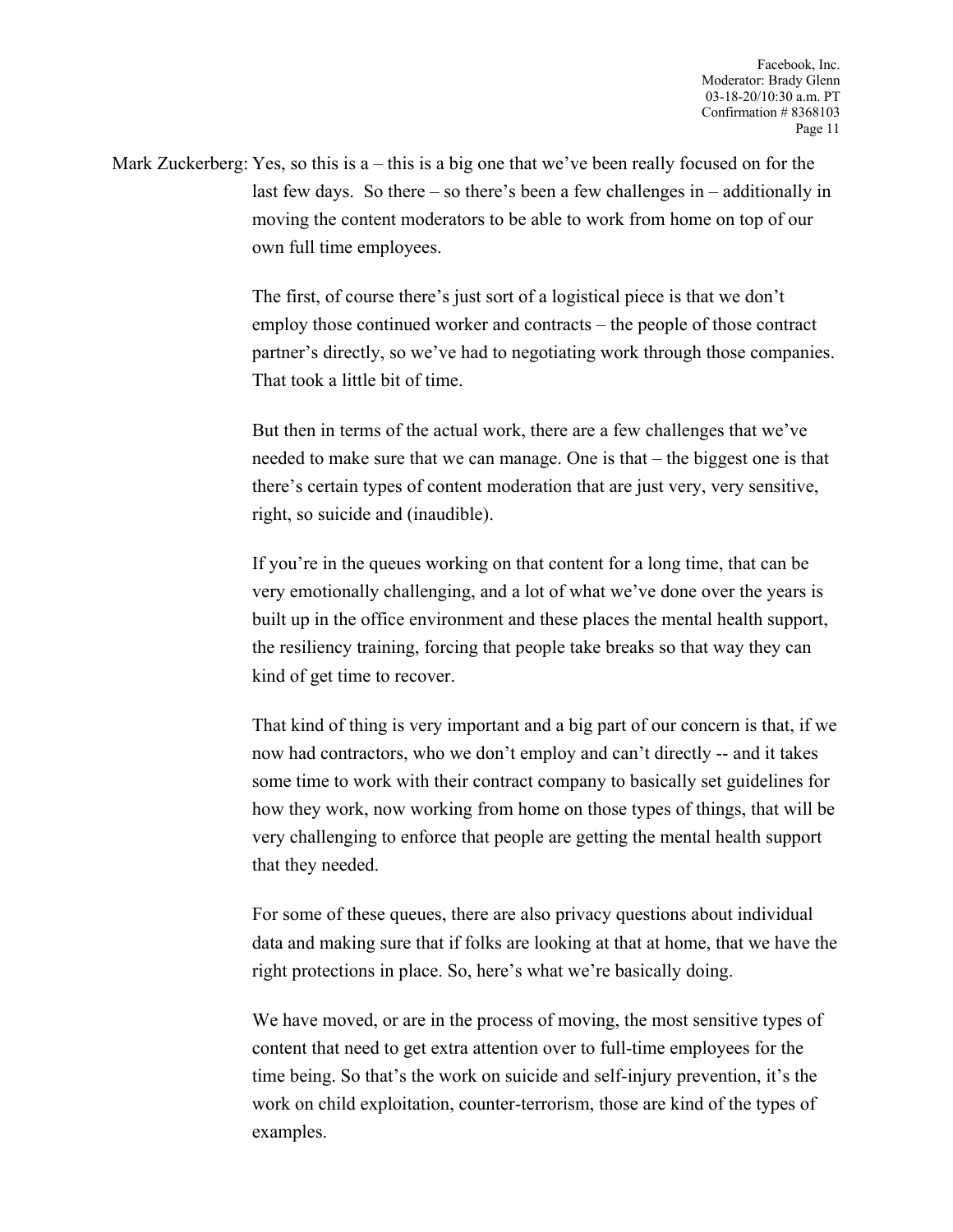We're actually surging the number of people who are working on those things. I'm personally quite worried that the isolation from people being at home could potentially lead to more depression or mental health issues and we want to make sure that we are ahead of that in supporting our community by having more people during this time work on things that are on suicide and self-injury prevention, not less.

So, we're -- so we basically shifted out work, so that it's more full-time work force, and we're surging some of that, which inherently is going to create a trade-off against some other types of contents that may not have as imminent physical risks for people.

Some of that we will -- the good news for some of this is that we've had been working for the last few years on building AI systems that we goal ourselves on what percent of that content we can find and take down proactively, so a lot of these categories were in a reasonable place.

But I do think it's reasonable to expect that for some of the other categories where the severity might not be as imminent or extreme, that we may be a little less effective in the near term while we're adjusting to this.

But the goal for the continued workers and the contractors is that, while they're working from home, to hopefully have them set up to be able to work on the types of content that would be a little less emotionally and physically (inaudible), and have that and some of that stuff will need to still be done by teams in person together in the same way that first responders and health organizations or the police kind of need to act to work on different threats.

- Operator: Our next question is from (Linda Descino) with (Eltimano). Your line is open.
- (Linda Descino): Hi, Mark. Thanks for opening this space. Considering that your (obligations) are Instagram, Facebook, and Instagram are the most used (and familiarly of countries), why haven't you start on considering the option of sending some alerts in WhatsApp, Facebook, or Instagram like reminders, for example, to wash hands or to clean out their cell phones.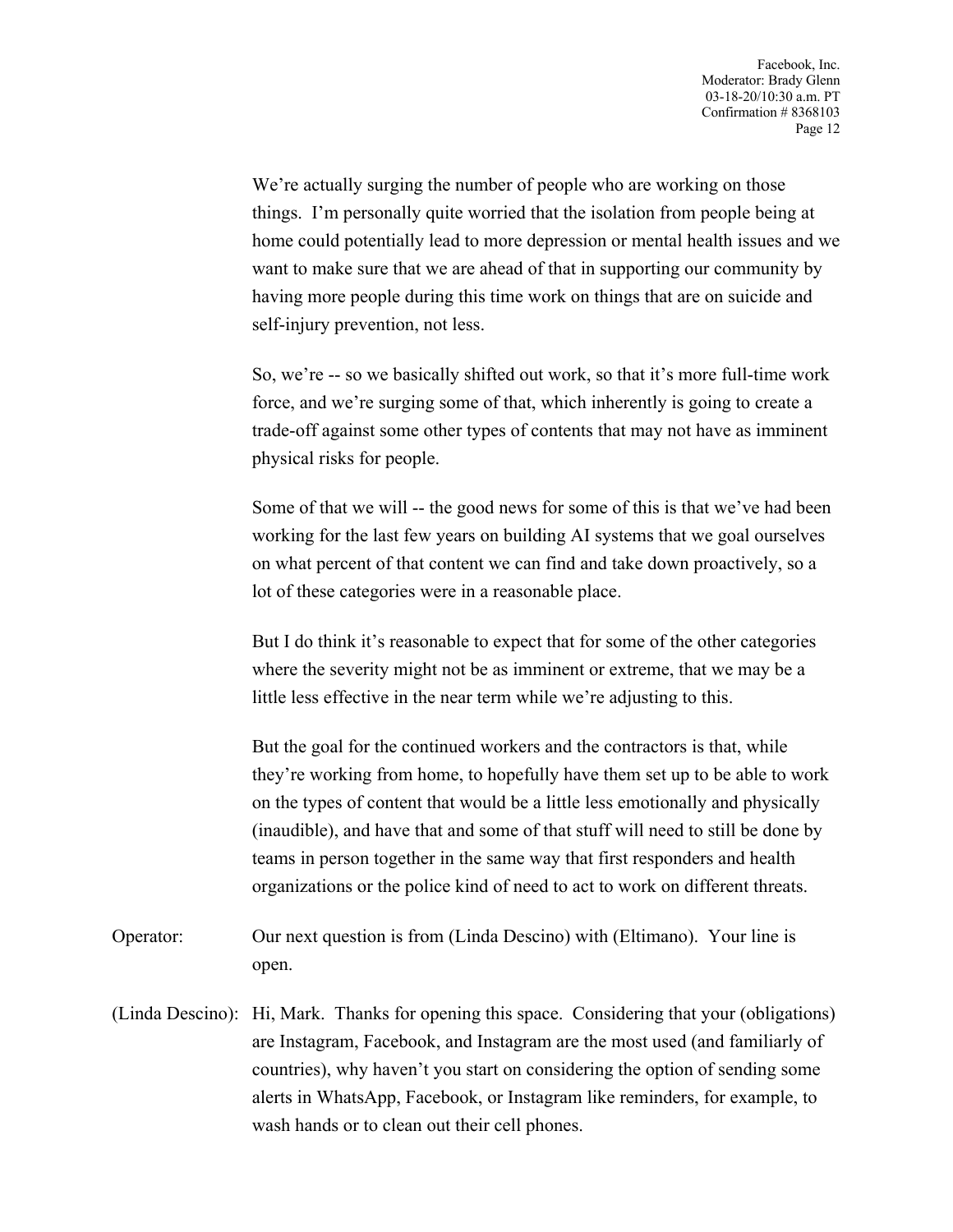I wonder because many of the actions that individuals can actualize are like in this basic health habit. So have you think in something like that in this kind of alert in your whole wide world -- worldwide services?

Mark Zuckerberg: Yes, absolutely. And when we talked about our efforts to get authoritative information out in front of people, these were some of the measures that I was -- that I was describing.

> We've been -- we run a promotion at that top of Instagram and throughout the feed in -- on Facebook with these kinds of public health messages and linking people to the websites of CDC and WHO where were they can get more information from those organizations.

> And I don't think that it's -- we're not best placed to decide what the public health messages should be. We want to work with these public health partners in messages. It's why we've also given them as many ad credits as they need. So basically its free ads -- free space on our services to be able to push out as many messages as they need to around these things.

> And I know the WHO, for example, right now has the campaign around encouraging people to wash hands. A lot of messaging coming out of the U.S. right now and a lot of places in Europe is very focused on how we practice to do social distancing.

I think people kind of have heard the message at a high level (but with) very specific questions about how do they -- how do they do things that they need to do, how do you get food. How -- so just specific things. And that, we're working them to get out.

The coronavirus information center that we're launching, we're designing it to be very adaptive. So that on a day to basis as the messages that people need to hear and that as the public health organizations want to send out on a day to day basis vary and vary from location to location because the guidance is different in different countries that we'll be able to adapt to that and fit the needs of what people and the health organizations and governments need in all these different places.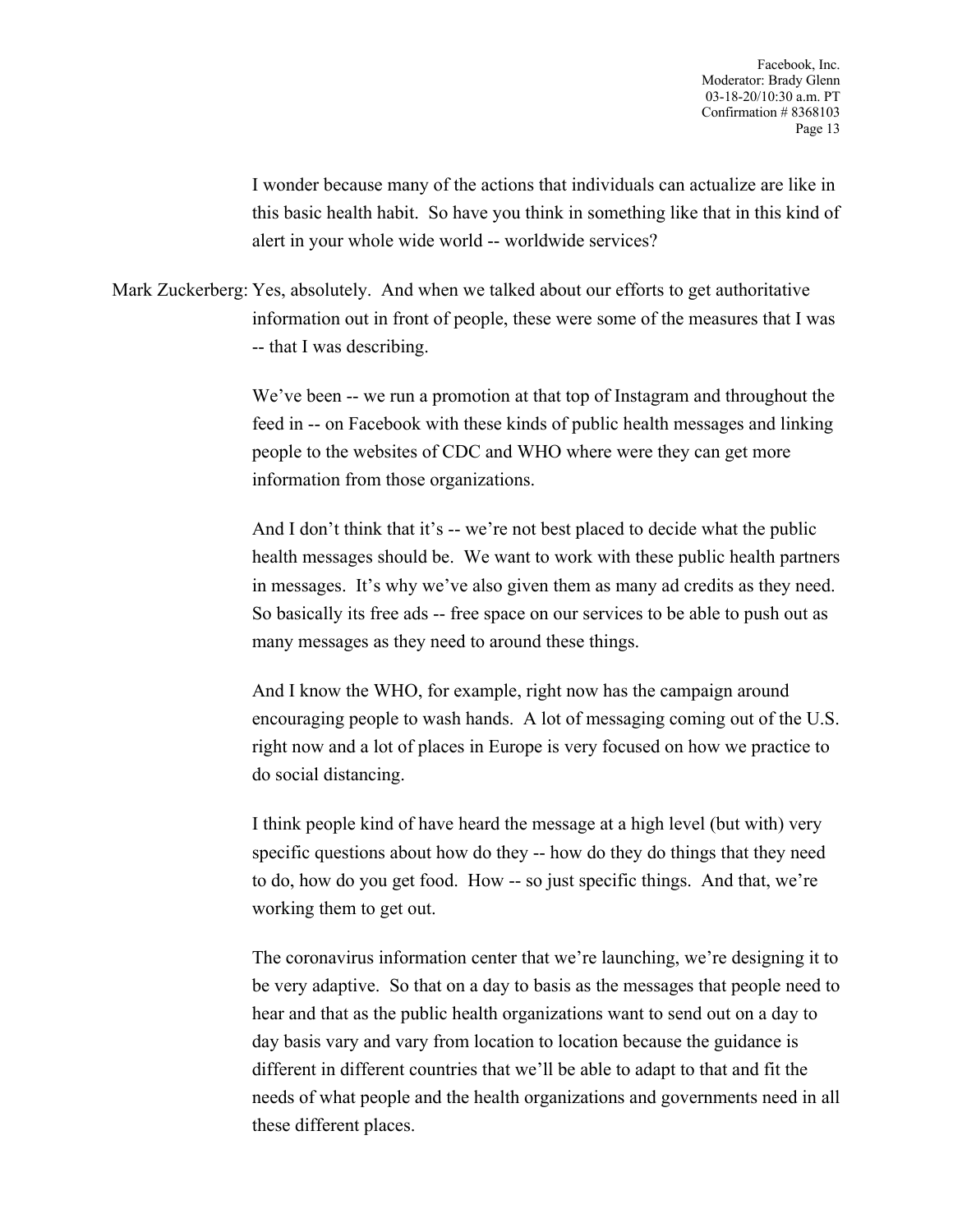Operator: Our next question is from Zoe Thomas with BBC. Your line is open.

- Zoe Thomas: Hi. I wanted to find out how long you're prepared to pay the contract workers to work from home. Do you know how long that will be going on for?
- Mark Zuckerberg: I think we don't see an end to that. Hopefully at some point when the public health response has been sufficient, people can resume to working in the office. But we don't view this as a time bounded -- as time bounded thing.
- Operator: Our next question is from Bob Woodruff with ABC News. Your line is open.
- Bob Woodruff: Hey, Mark. Thanks again for this. Is there any -- is there any -- do you have a number or some kind of percentage or how much scams, how much misinformation you've been able to keep out of the system from people to read on Facebook? I know it's  $-$  I've been really talking only about the corona crisis that's going on right now.

Do you have any idea of how much has come through and how long do you think this is going to last? It's impossible to predict when this will slow down in the world, in the United States, but do you have any thoughts since you have a lot of information about exactly what's happening out there?

- Operator: Our next question is from (Justice Bender) with (VAS). Your line…
- Mark Zuckerberg: Well, I should probably answer that before we got to the next question. So how long do we think this will last? And do we have any specific data on the amount of misinformation that we're taking down?

I haven't seen a specific report on that. KX, I don't know if you have any specific stat. If you do, feel free to jump in. Otherwise, I'll just continue going here. It's tough coordinating with someone else trying to do a press call when they're not in the same place as you.

In terms of how long we think this will last, I'm not a public health expert. So it's – I'm not sure that it's good for me to opine on that. I do think it's a little confidence inspiring that in some of the earlier countries that had – that had outbreaks that after measures taken by the governments and public health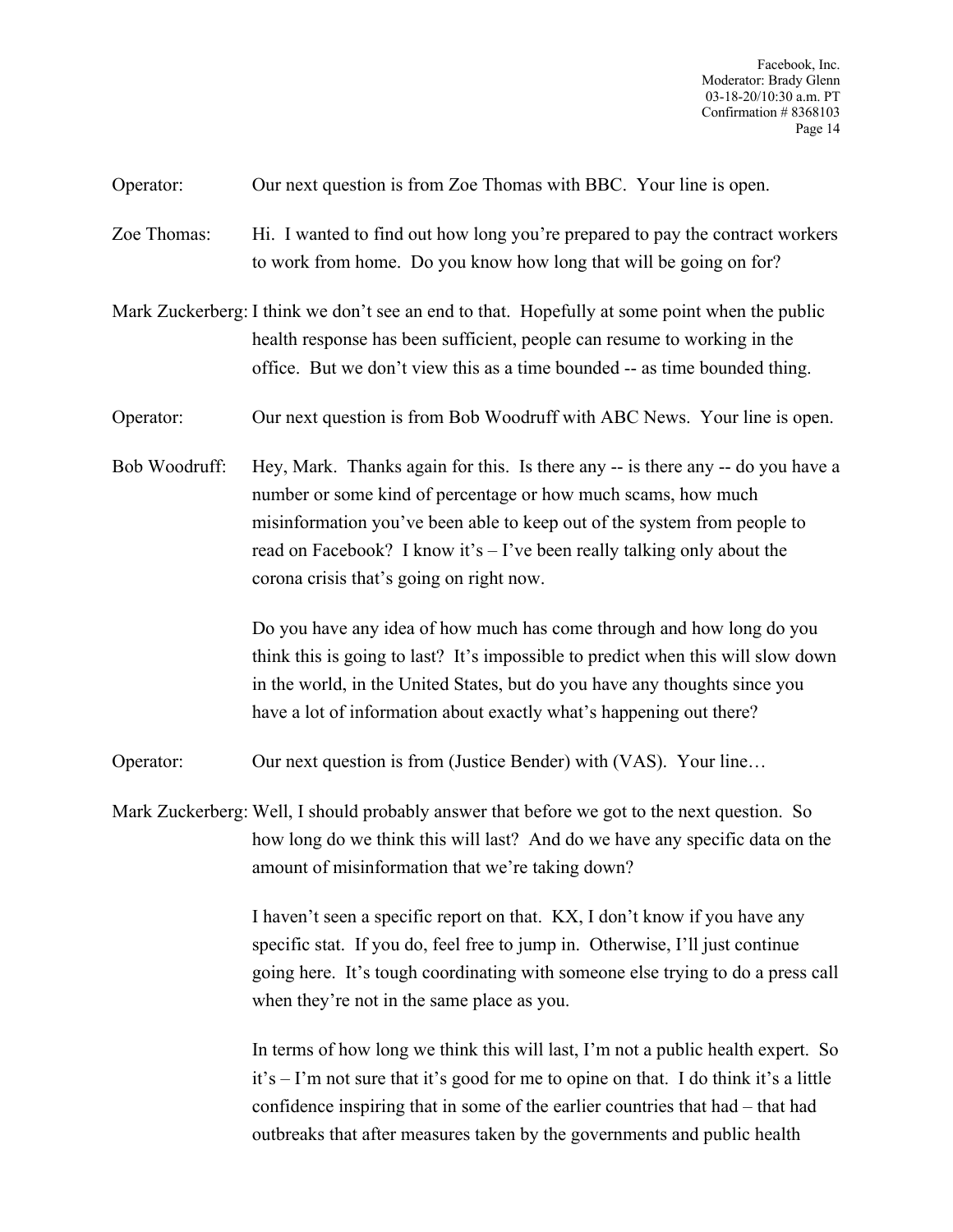officials things do seem to be returning to somewhat of a more normal cadence.

And I don't know if there's anything through Facebook usage that definitely suggests that – a timeframe for this, but maybe we'll start seeing something soon in some of the countries in South Korea and Japan that had earlier outbreaks.

And, of course, we're not really in China so it's tough for us to track or have any sense of the momentum of what's going on there, but we may see something in the coming weeks and that would be good.

In addition to the work that we're doing at Facebook, I do have another lens into this work which is the work that we do at the Chan Zuckerberg Initiative, our family's philanthropy where a big focus of that is on science and biological science.

And the long-term goal for the organization is to make it so that we can cure, prevent, or be able to manage all diseases by the end of the century, so a lot of what we do is basically make it so that we build tools for health workers and scientists to make further advancements on this, and to that there's a little bit of a lens that we have into some of the early research that's being done to develop therapeutics.

And one of the things that we're somewhat optimistic about – I mean, I want to be – I want to be cautious about this and we don't have line of sight to anything yet – is there are a lot of scientists who have theories of existing, approved therapeutics that worked for – that have already gone through their safety clearance and worked for some disease, whether it was related or unrelated to -- or maybe it acts on some receptor that there could be relevant here.

With a -- a concerted effort to test to the most promising of those kind of compounds, it's possible that that later this year, we will have more therapies that could be useful in either preventing or treating the symptoms of this to make it (it said it creates) long-term damage or fatality.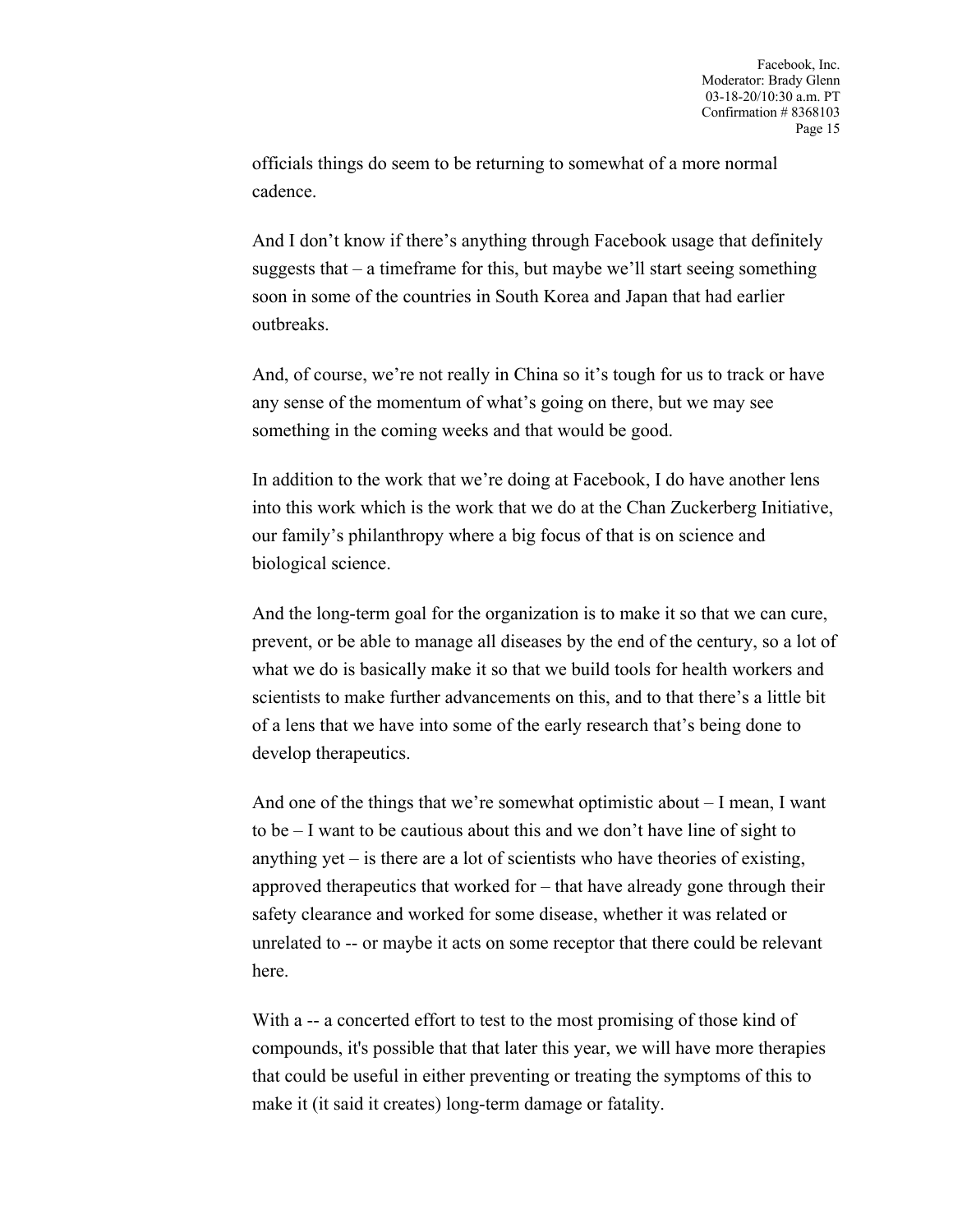So that I think would be very promising, but I think it's just  $-$  the situation is evolving very quickly and we know a lot more about the trajectory that we're on here in the U.S. for example, in just the last seven days, and I think we'll know a lot more a week or two from now about how long this is going to be as well.

Operator: Your next question is from (Justice Bender) with (VAZ). Your line is open.

- (Justice Bender): Hi, thank you so much. My question is, why is it so easy for Facebook to do so much now against fake news and why is it so hard in a political context to suppress misleading political misinformation? And are you -- is this a test for you to change your stance on political fake news in the future?
- Mark Zuckerberg: Well, I think that this is a different case for two reasons. One is we've always had our policy that doesn't allow content that's going to cause imminent danger or physical risk.

And not -- that's cornerstone of all the work, not just around misinformation but around hate speech that could incite violence, around child (inaudible) and all of the different areas.

We've never allowed things that would lead to imminent physical risk and as I've mentioned in my opening remarks, even countries like the United States that have the strongest traditions on free expression, the standard here is you can't yell fire in a crowded theater, basic idea.

It's that you want to allow a wide range of expression, but you don't want to support things that are going to lead to imminent physical harm work for yourself or others.

So in the case of a pandemic like this where we're seeing hoaxes that are basically encouraging people who are sick to not get treatment or to not act in ways that are going to protect the people around them or in some ways to do things that could be actively harmful, right, so I mean, there's one hoax going around that if you think you have this, drink bleach and that will cure it.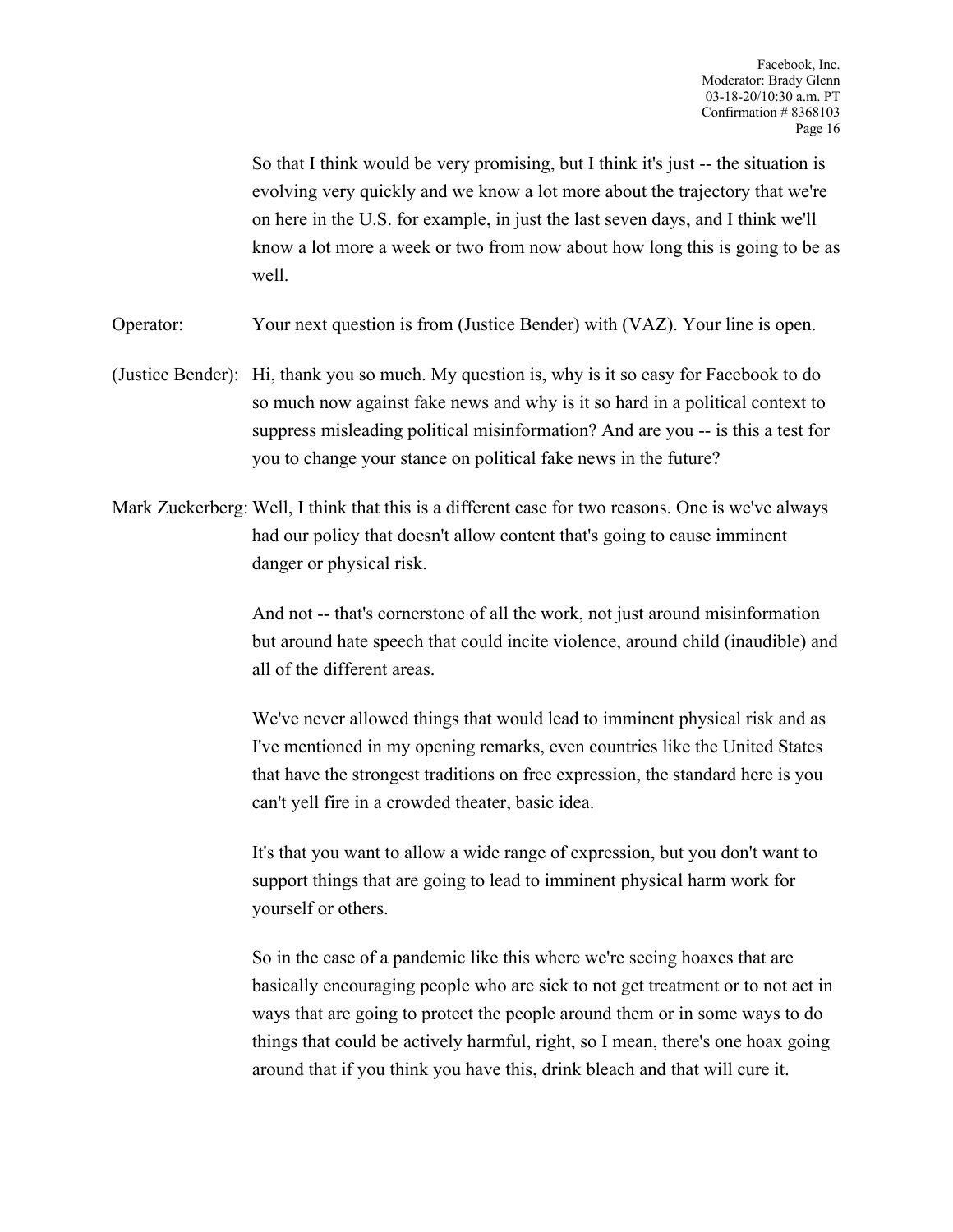And that's terrible that's obviously going to lead to imminent harm if you do that. That is just in a completely different class of content than some of the kind of back-and-forth accusations that a candidate might make about another, for example, during an election.

The other piece here is that there are broadly trusted authorities who people across -- including governance, who people are just across society would all agree can arbitrate which claims are conspiracy theories or hoaxes and what's trustworthy and what's not, which makes this a very different dynamic than trying to be referee of political speech.

I mean and the WHO for example, or CDC, just do have broad trust and a government mandate on this in a way that in other domains there just (isn't) something like that. So I think that that's -- but you're basically asking about things that I think are on opposite ends of the spectrum in terms of difficulty of operationalizing the response.

I think for health misinformation that's probably -- during a pandemic or outbreak like this, that's probably one of the most black and white situations that you could expect. And I think political speech is probably the most difficult in terms of how you arbitrate and kind of govern that kind of speech.

Operator: Our next question is from Bruno Rufilli with La Stampa. Your line is open.

Bruno Rufilli: Hi there. I am in Italy and all I can say is that people are using Facebook and Instagram like never before. Italy is the first big Western country to face coronavirus.

> Is there something you have learned from here that can be useful for other countries? Is there a specific trend that you have noticed here in Italy and are you planning any special activity for my country?

Mark Zuckerberg: Yes, we've certainly seen a number of trends that, (if we're) (inaudible) out from Italy to other countries would be very problematic in those countries and have given a sense of which things we might want to try to get on top of in other places.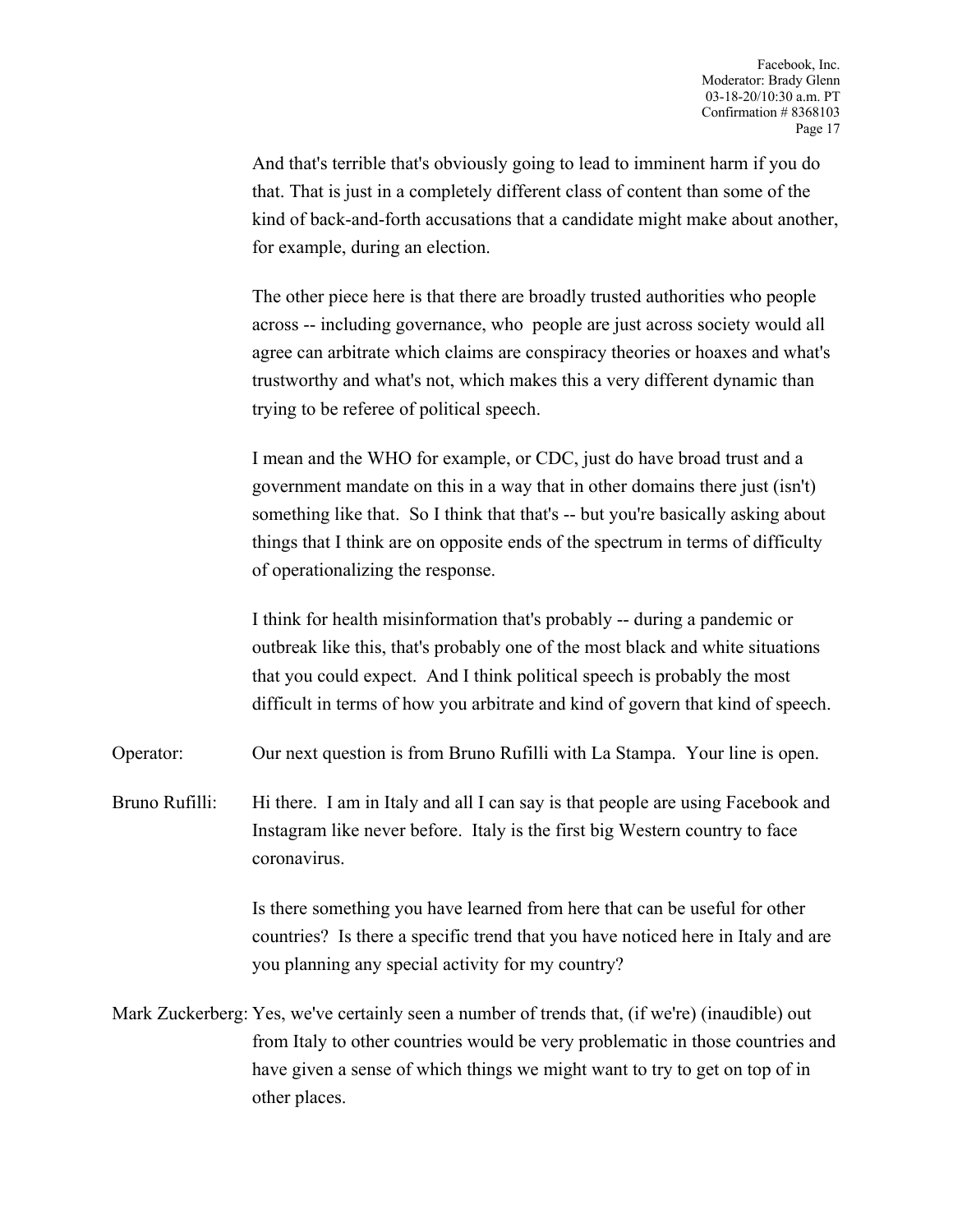We've also seen some really inspiring things in Italy that we want to try to enable in other places. So for example, I think the Pope is doing his daily mass on Facebook Live now, so that the people who cannot go to their place of worship on daily basis have a place to have that connection.

There's an ICU physician in Bergamo who -- this anesthetist who's been sharing every day, a readout of what she's seeing in the hospital. That basically -- those kind of firsthand accounts I think often tell a much deeper story than just a bunch of stats.

And when you read that, I think that that was extremely helpful in convincing people around the world that this isn't just flu, right, which I think was some of the questions that people were asking even a week or two ago about this. I think some of the stories coming out about that have been extremely important.

There's psychiatrists and doctors in Lombardy who are using WhatsApp to make calls to people to make sure that they can cope with the stress and anxiety of the quarantines. And reaching out to dozens and dozens of patients beyond her normal patients in order to be able to help and support people.

So these are some of the kind of pretty amazing ways that we're seeing people use the services to help support their community and get the word out about what they're seeing.

In terms of stats, we're seeing very elevated levels of use in Italy and in all countries that have been affected. Calling, right -- so in terms of WhatsApp or Messenger for calling is more than double overall what it normally is.

So the normal spike for us is New Years Eve, right, where basically everyone at the same time just wants to message everyone and takes a selfie and sends to their family wherever they are, and to wish them a Happy New Year. And we are (inaudible) basis well beyond what that spike is, on New Years.

And just making sure that we can manage that is the challenge that we 're trying to make sure that we can stay in front of because of course right now this isn't a massive outbreak in the majority of courtiers around the world yet,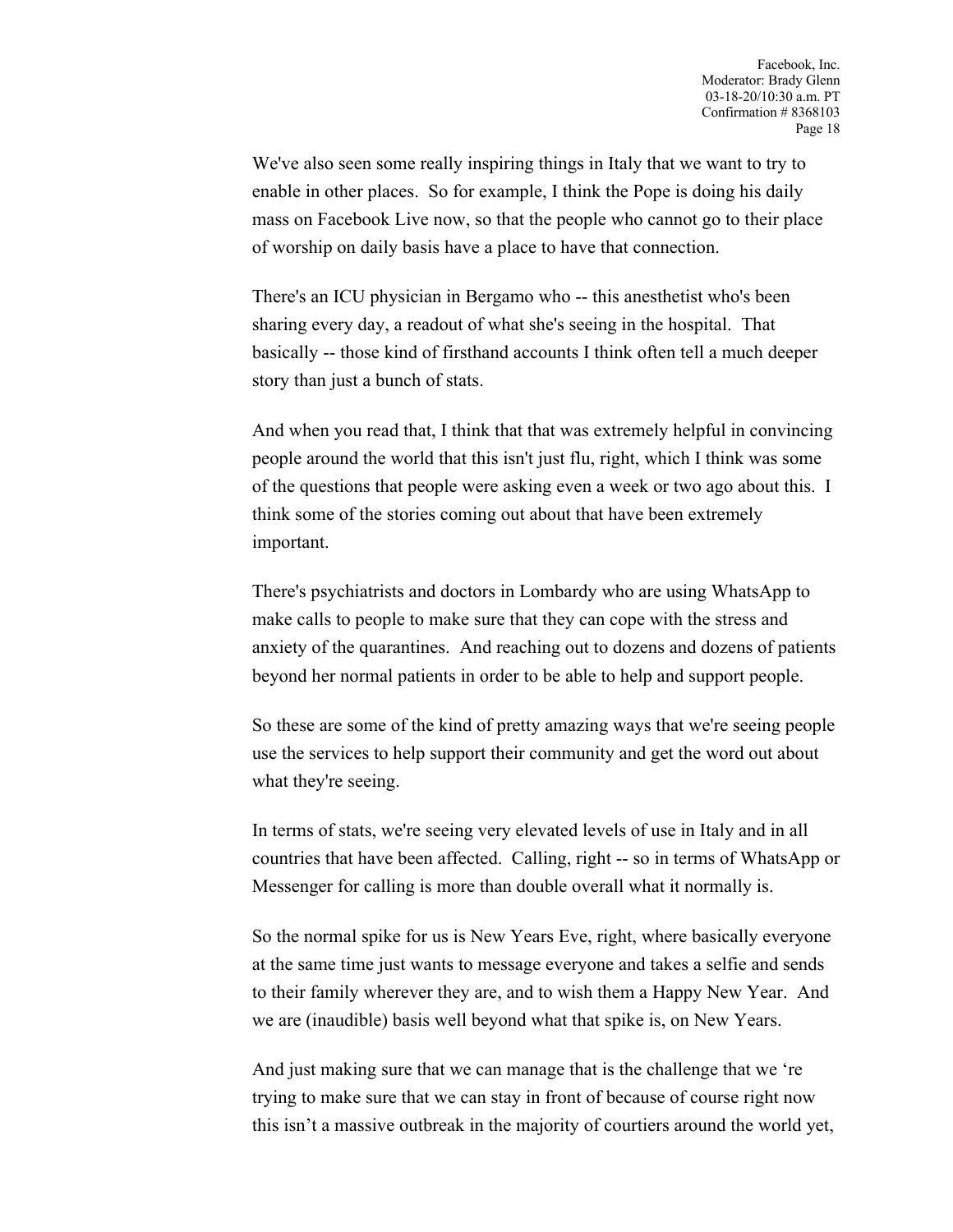but it is – if it gets there then we really need to make sure we're on top of this from an infrastructure perspective to make sure that things don't melt down, and we can continue to provide the level of service that people need in a time like this.

So these are probably – those are some of the trends that we're seeing. I guess on the public health side, I can just speak to this personally, I mean this is not so much in my Facebook capacity, maybe a little more in my Chan Zuckerberg initiative capacity.

I think that the public health risk that everyone is worried about is if the outbreak grows too quickly then we run out of beds and resources in the health system and that leads to significantly worse health outcomes, which unfortunately I think we are seeing in a lot of places – in Italy.

So I think the U.S. and other European countries really need to learn form what we're seeing in Italy, to get in front of this. And actions that seem like they're on the border of going too far today, I think if this continues to spread at the exponential rate that it has, in a week we'll be thinking we'd wished done it even earlier, right? That's just the nature of this kind of exponential growth.

So in terms of doing our part to help in our communities in the Bay area, internationally – and around the world, stand up the health capacity – reopen decommissioned hospitals. Do different things that need to get done to increase capacity – we're very focused on that after seeing the lessons from what's happening in Italy and some of the earlier countries as well.

So yes, it's  $-1$  do also just want to say it's  $-1$  know a lot of people who are there in Italy, and it's obviously a very tough situation, and I just want to offer my personal acknowledgement and tell everyone there that I'm thinking of you, and it's inspiring to see how you're pulling together to get through this.

Operator: Your next question is from Sarah Frier with Bloomberg, your line is open.

Sarah Frier: Hello Mark, I just wanted a little bit more information on the coronavirus' information with regards to other countries and other languages. Are you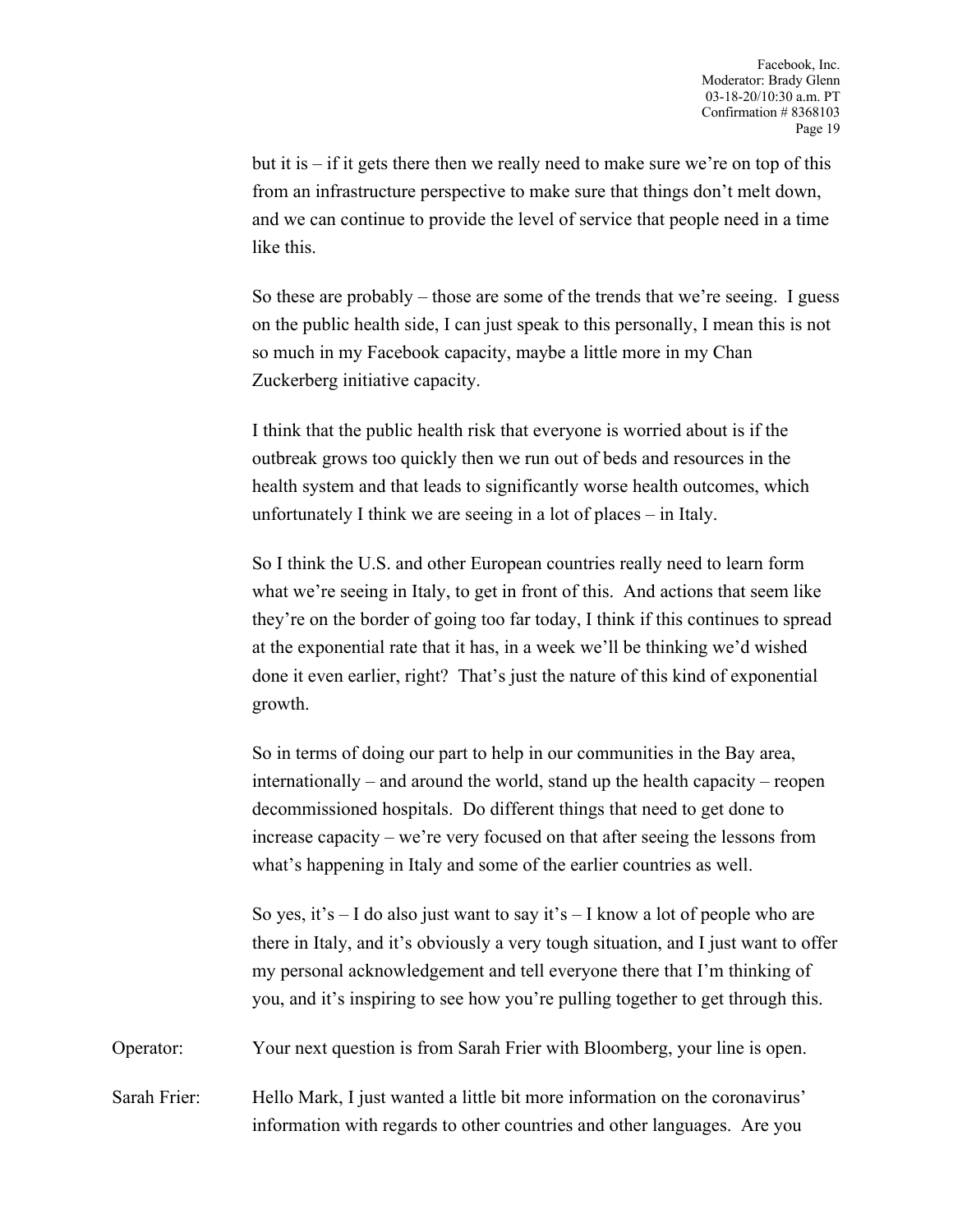going to be able to have this information center available globally, and in how many languages? Thanks.

Mark Zuckerberg: Sure. The goal is to have it out very widely. I don't have a number on the number of languages it's going to be in, but certainly we want it to be global.

> In the next 24 hours our goal is to launch it, and have it be promoted at the top of the Facebook app in Italy, in France, and Spain, and Germany, and the U.S. and U.K., as a few we want to get started. And then over the next few days we want to be able to expand it more broadly, once we confirm that we're doing what we need to in those places.

But, I mean, this is -- is obviously it's an evolving situation where we're building this to be adaptive so we change it on a day-to-day basis. Put different content in from different countries and in different languages.

And this is something that I'm -- I'm basically -- I'm working with our team on it every day and then I'm talking to different governments and health organizations about what they -- the messages that they think are most important to get out there.

It's worth noting that, for localization and translation, some of the content in there helps sympathize, but I think in general a lot of the stuff that's in there is going to be (inaudible) the (inaudible) are (inaudible) those things to make sure that they have -- they have the biggest impact.

And a lot of what we're hearing right now is, it's not necessarily that people haven't heard the message around social distancing is important, a lot of what needs to happen is people just need to be convinced that it's actually important for them and understand how to -- how to do it.

So, that's not just about writing a quick text message saying, hey, stay at home. I mean, that's -- that is useful from your -- from friends that need to apply some positive social pressure on their -- on the people around them, but it's probably not the biggest thing that Facebook can do.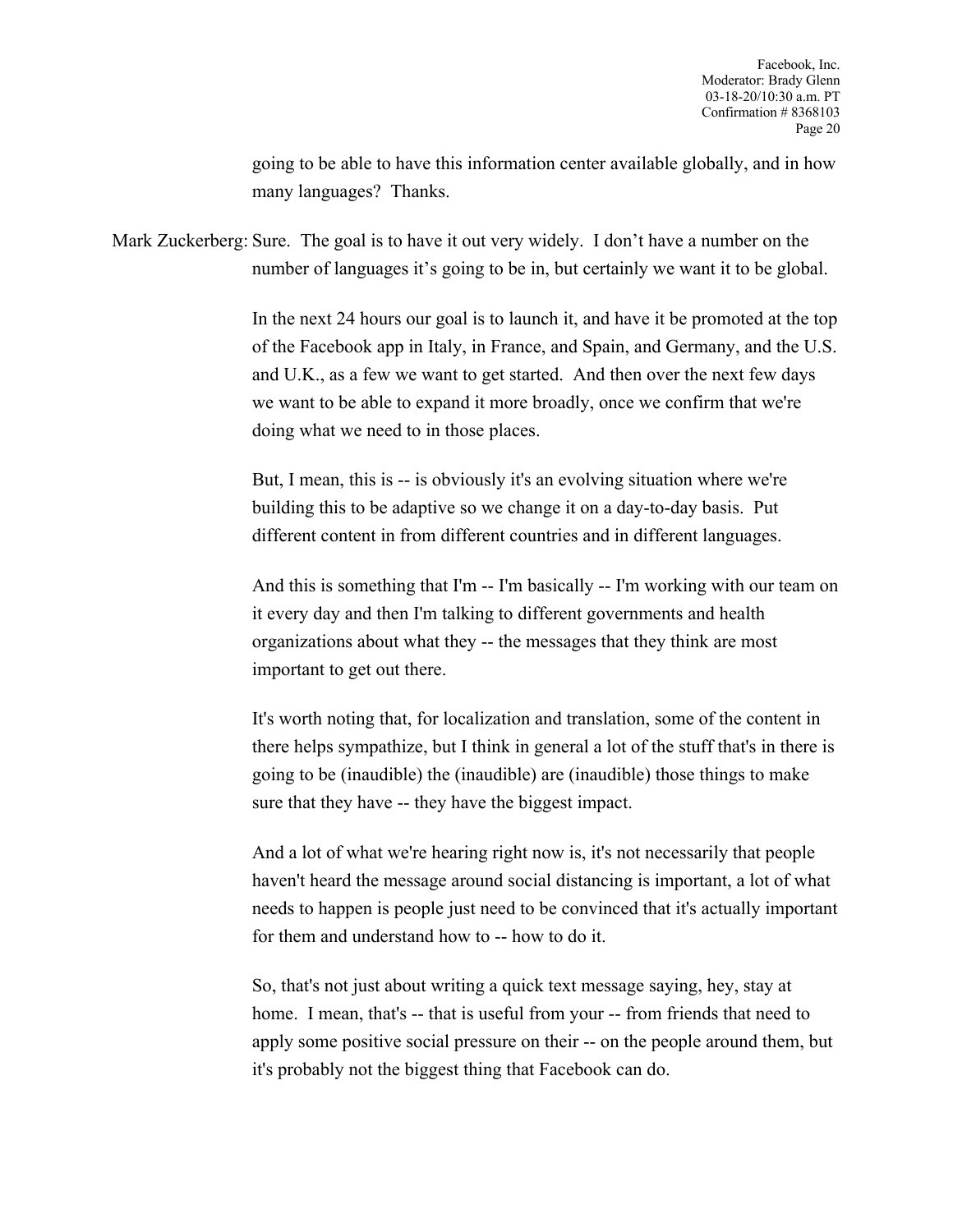In addition to doing that, I think that by pulling together content from people who are trusted authorities and public figures, that will probably have a bigger impact. So, that's a lot of the approach that we're taking. But again, we'll evolve quickly as we see what works.

Operator: Our next question is from Casey Newton with Verge. Your line is open.

Casey Newton: Hey Mark, I'm trying to get a sense of how significant this shift to A.I. for moderation is going to be during this time. Is there any way you can quantify how much you're going to be leaning on A.I., even in a ballpark way? And how well positioned are you during this disruption to continuously improve the A.I.?

Mark Zuckerberg: So, I think varies by content type. If you want to look at this quantitatively, we've been putting out for at least a few cycles now, this transparency report on our enforcement.

> And basically what we -- what we've been doing is, there's about 20 different categories of harmful content that we track, everything from counterterrorism to child exploitation to graphic violence, to incitement of violence. All these different categories that you can imagine and each one basically requires somewhat different A.I. work and systems to be trained to find that content.

> And we basically hold ourselves accountable. Our goal is to -- is to make it so that as much of the content as we take down as possible, our systems can identify proactively before people need to look at it at all.

> So, because the time that a -- that someone's flagging it for us, it's -- a bunch a people have already been exposed it, whereas if our A.I. systems can get it up front, that's obviously the ideal.

And the gold standard where we've been kind of most advanced and most proud of our work has probably been in counterterrorism, where we're consistently at 98 or 99 percent of the terrorism content that we take down, our AI systems identify and take down before anyone even sees it, so that's quite good.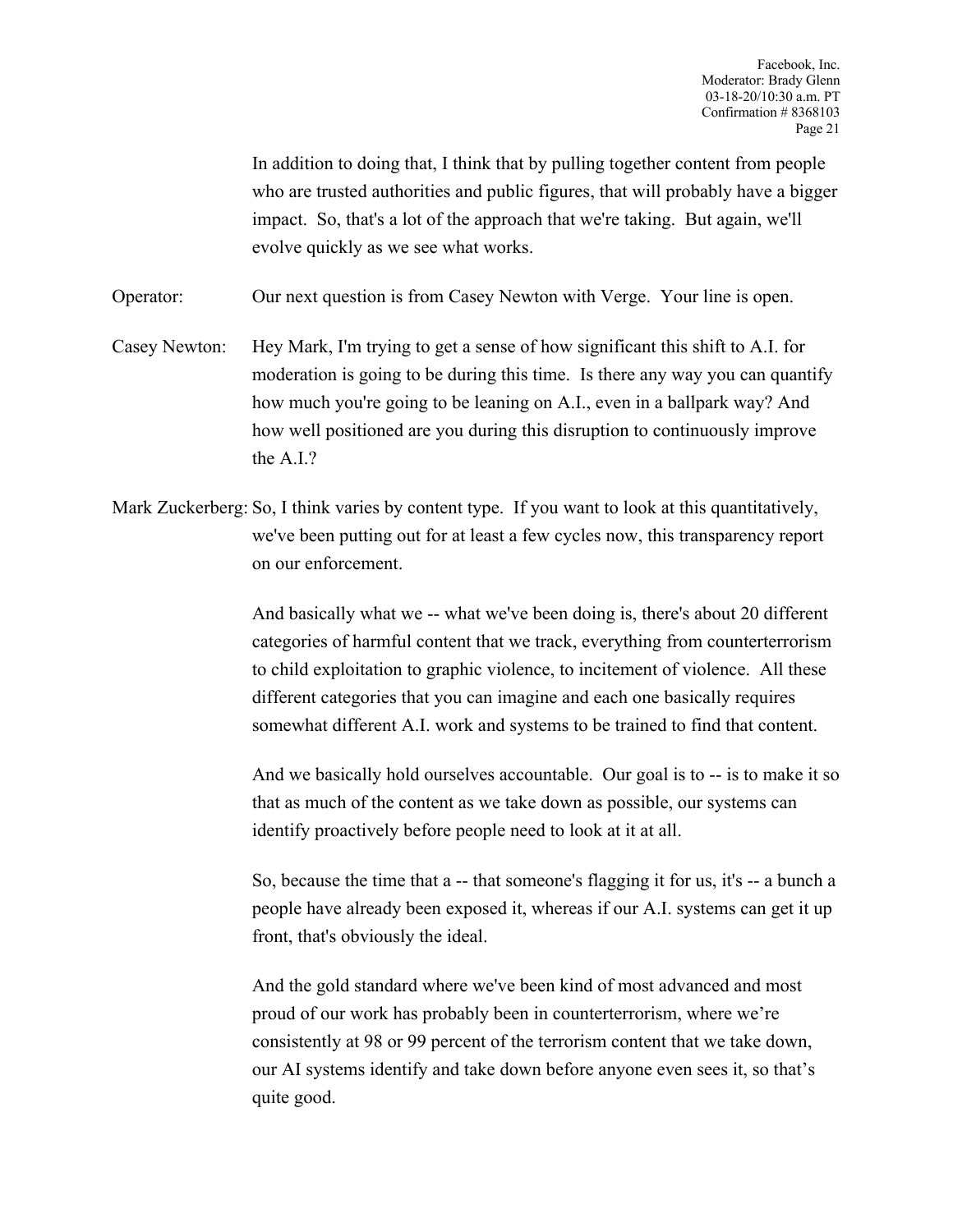And in a category like that you wouldn't expect that we're going to miss too much more by – even if we – in the near-term, didn't have as many people involved in the process. Over the long-term, of course the training of the AI system degrades and that will be a bit more of an issue.

But you can basically go through lists of the content types in our report and see which areas we're best at proactively, and which ones we are less good at proactively, and I think it's fair to assume that our content moderation work – even though the content moderators will generally continue working while at home, I think productivity you should expect to go down.

So I think the overall amount of effort, or force that we can apply to the problem, I think will be a little bit less on the human side. And that'll be compounded by the fact that we're shifting a lot of the focus to things like suicide and self-injury prevention. So other categories, I think will not only – might have even less focus than they would have before.

You can basically look at those reports and see what we're more likely to miss during this period, and where there might be relatively less disruption.

Operator: All right…

Dave Arnold: Hey everyone, we have time for another couple questions here.

Male: (Inaudible).

Operator: Our next question...

Dave Arnold: No, I was just – (inaudible).

Male: Sorry, go for it.

Dave Arnold: Was just saying we have time for another couple of questions here.

Operator: Our next question is from (Sebastian Dumoulin) with (L'Echo), your line is open.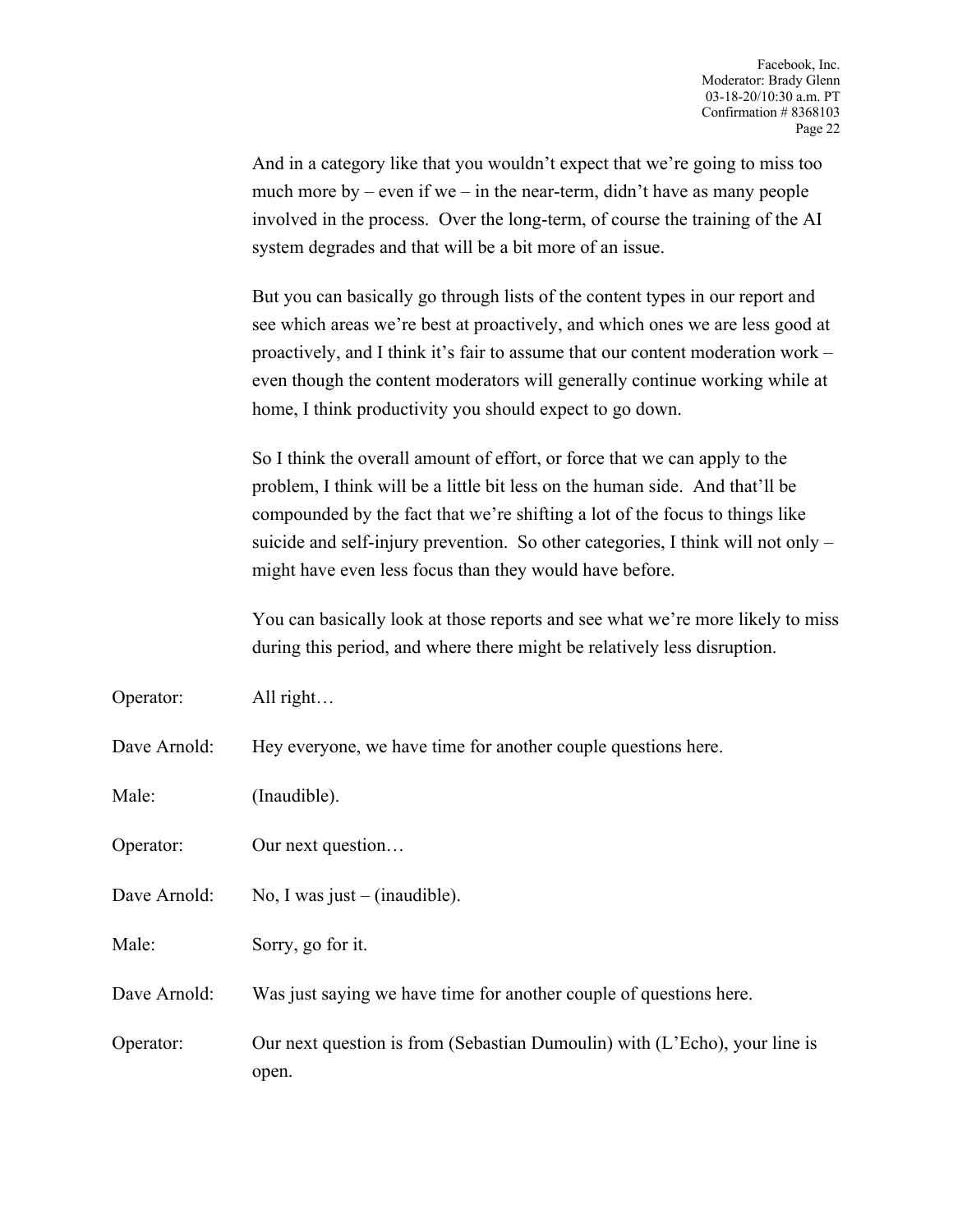(Sebastian Dumoulin): Hello, thank you very much for taking the time. I guess we all received our fair share of hoaxes and fake news (in plenty of WhatsApp groups), and I was wondering if you received any government requests – well new government requests to lower the encryption levels on WhatsApp to better police these?

> And is there a point in the pandemic where you could change your mind and have it (inaudible) differently on the encryption layer (issue or schedule)?

Mark Zuckerberg: Yes, so on this one, encryption levels, I don't think we've seen any heightened pressure. There is of course the consistent level of pressure applied to us from a number of governments to unwind encryption. But as you know our public position on this – we've been very consistent that we think that this is important for privacy and security.

> We think that this sort of privacy tool should be the default and should be something that everyone has access to. So we've pushed back a lot on that. But part of the (inaudible) that we really believe that there are other ways to get at preventing harm, than by – that there would be more effective than getting rid of encryption.

> So for example in WhatsApp, the biggest step that we've taken has just been making it hard for people to forward content to a lot of people at once, because we have seen that of the misinformation that spreads, a disproportionate amount of it is – or at least was – used to be forwarded to a lot of people at once, they were spread quickly.

> And by cutting down on the amount of people who you can forward a message to at once, adding all the friction there, we significantly reduced the number of messages that were sent on WhatsApp, but I think we also had a big dampening affect on misinformation.

We also now put in an indicator in WhatsApp if the content you're seeing being forwarded. More recently we added something to see if it's been highly forwarded so that way you get a sense that if – and this isn't just like assuming that I have sent to one person and then I forwarded it to you. This has been forwarded in the chain, so you can be extra skeptical of it.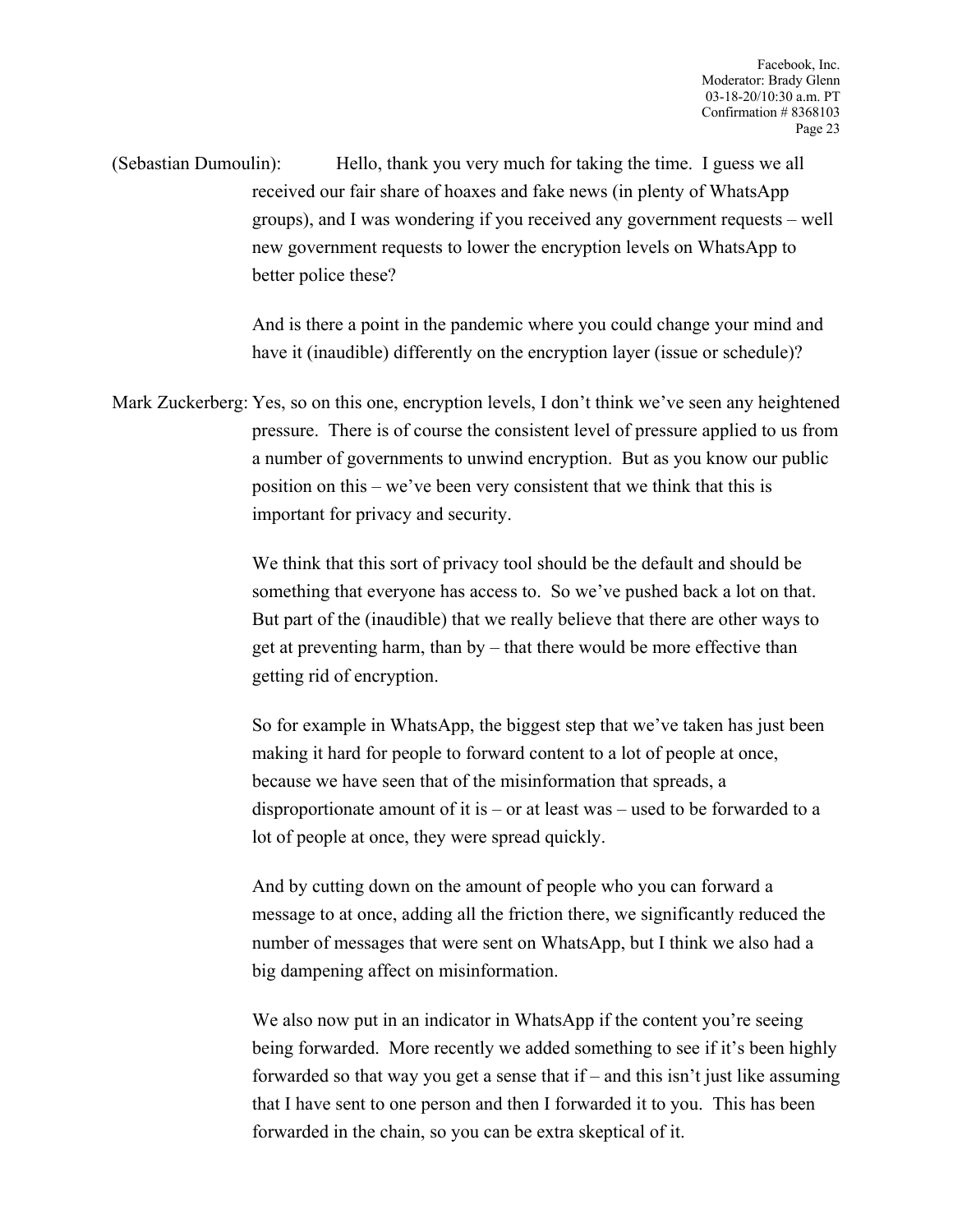And then there's a bunch of work that we're doing within WhatsApp to work with fact checkers to get authoritative information out directly.

We fund a number of fact checkers, including we just announced another \$1 million program around – specifically around this outbreak, making sure that we have the support on this, and there's a bunch of people how basically track to get a sense of what are the memes that seem to be going public on -- what are the memes that seem to be going public on WhatsApp, and then they basically post to their status on WhatsApp or message out to people in groups to give them the correct information on this.

And there are a bunch of (bots) in groups that we've seen health organizations and governments stand up to make sure that we can get good information out and correct any memes that are going around that are incorrect as well. We're working on a number of more things like this that in partnership with some of these health organizations we'll have more to announce on that soon as well.

Operator: Our next question is from (Ida Hertskip) from (Solinsky). Your line is open.

(Ida Hertskip): Hello. This is (Ida) from Copenhagen. I have a question concerning the fact checking medias. If an external fact check media finds that a post spread untrue health advice about corona, then I know that Facebook marks the post and links to an article with correct facts. Why don't you just delete the post?

Mark Zuckerberg: (So there's) two things that we do. For content that is going to lead to an imminent risk of physical danger, we take it down. And that's not just about misinformation that's hate speech, that could incite violence, that's terrorism content that we worry about.

> And for what it's worth because I know that some of these questions have been about political speech, we don't allow politicians to say this stuff either.

So if a politician is posting something that's going to incite violence or imminently suppress someone's voting or right to vote or participate in the census or posting dangerous health misinformation, then we're going to take that down, too.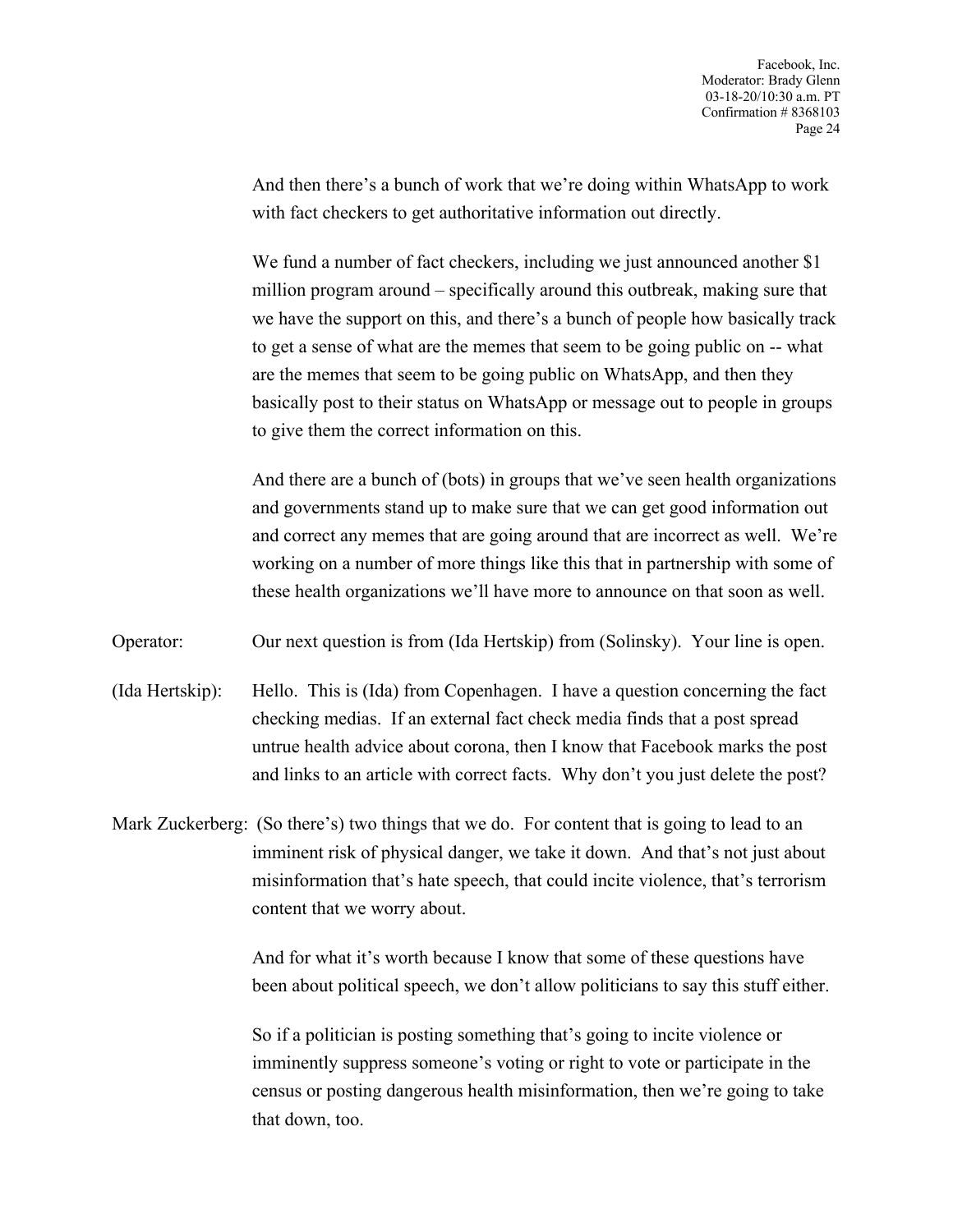So basically anyone who is saying anything that can create and imminent risk of harm, we take down. Beyond that we have a broader program to stop the spread of misinformation where postings are being spread, even if it's not clear that they're going to cause imminent harm, we just don't want the main things that are going viral or spread on our services to be things that have been debunked.

So what we do in those cases is we basically apply a discount and make it so that they don't spread as far in your news feed, and we attend what a fact checker has marked as false, and let people go and see what the fact checker has said about this.

We also for groups where a bunch of misinformation has been reported to be spread, we removed those groups from recommendation.

So the basic principle here is that you can send -- we allow you to send things that are wrong if they're not going to lead to imminent, physical harm, but if there are -- but we don't want those to be the main things that are spread, and we don't want to be recommending groups that are doing that.

And we want to highlight the right information as much as possible during that. I know this is a controversial program, there are folks who thinks this goes not far enough, there are folks that think it goes too far.

But I do think it's worth putting out there, that the program that we've stood up around working with independent fact checkers, and looking through that content in line, is more advanced than what any other technology company is doing on this front.

So, so I -- we do a number of things on this overall, I'm quite proud of our response, both in this coronavirus outbreak, and overall around us, and I think this is the right balance of how to treat this (inaudible).

Dave Arnold: Great, thanks Mark. We have time for one more.

Operator: Our final question is from Julia Boorstin with CNBC.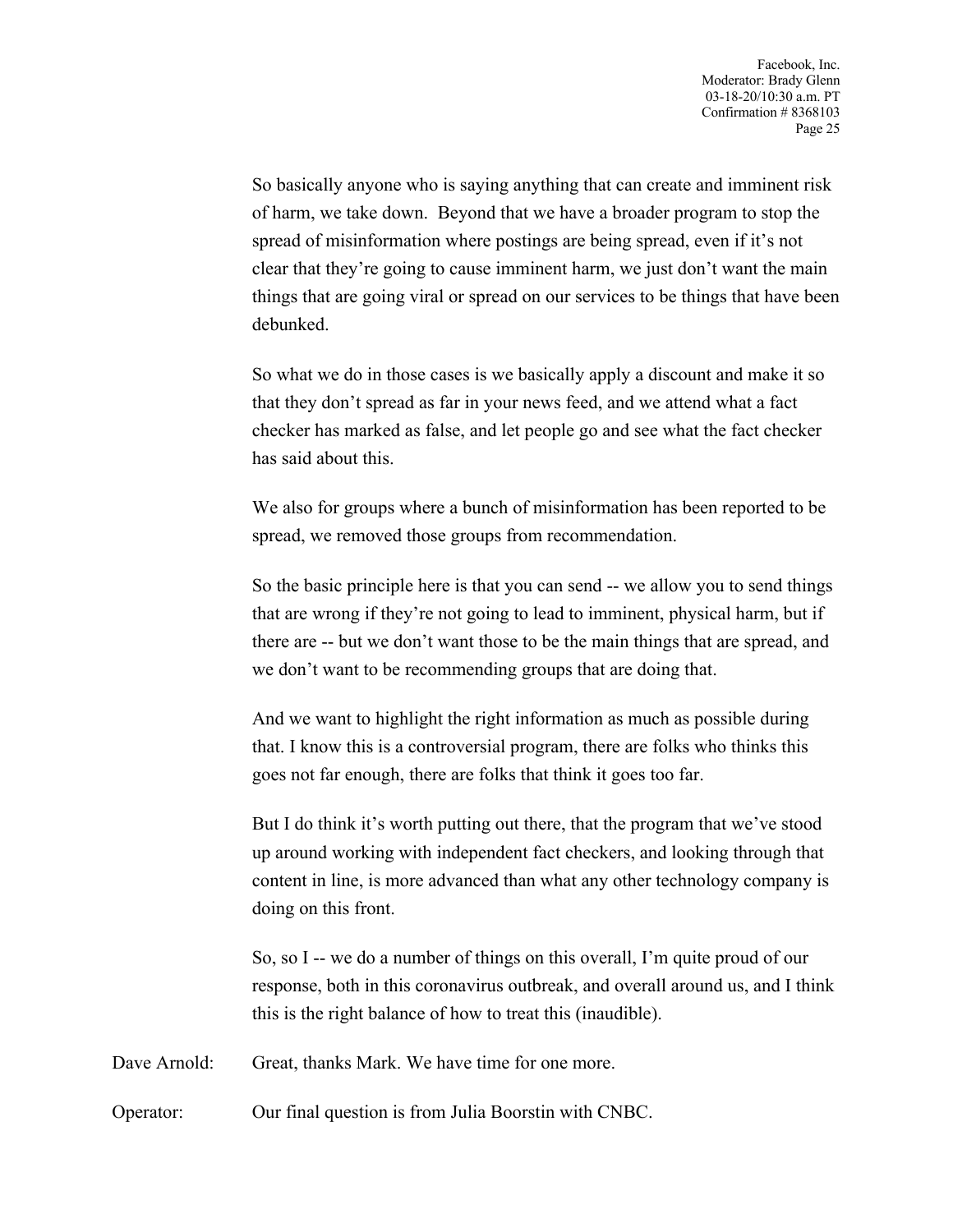Julia Boorstin: Hi Mark, thanks so much for doing this call, just quickly, I know there've been some reports that accurate articles have been pulled down as you try to handle misinformation.

> Do you have a sense of how much you're willing to occasionally limit the spread of accurate articles because you're relying more on automation to catch misinformation or how much can we expect you to maybe overcorrect as result of being really cautious, what can we expect in terms of pulling down articles moving forward?

Mark Zuckerberg: Yes, thanks for asking about this. I was hoping to get a chance to address this. So, we -- the incident yesterday, which was the bug in our spam detection system, it was quite widespread in taking down a number of things that were legitimate links and marking them as spam, a lot of people saw this issue.

> The system is fixed, those posts are back up, and hopefully we won't have that issue again anytime soon. That bug was not related to coronavirus, so a lot of the content that got flagged and ended up being removed for spam yesterday, it was not just about coronavirus, but of course a lot of people are talking about coronavirus right now, so a lot of people thought that this had some connection to that, but it wasn't that.

Another narrative that I've seen that I want to clear up, is a lot of people are wondering whether that is connected to the shift in how content moderators are working as they move from home -- to work from home or as we adjust our system to balance the load there.

And that is also not correct, this is a completely separate system on spam, spam is one of the areas of content that we take down where these vast, vast majority, I think it's like 98 or more percent of the spam content is taken down by AI systems.

So this is not about any kind of near term change, this was just a technical error and we're still doing the post mortem to understand what happened so we can – so we can operationalize any learnings from that.